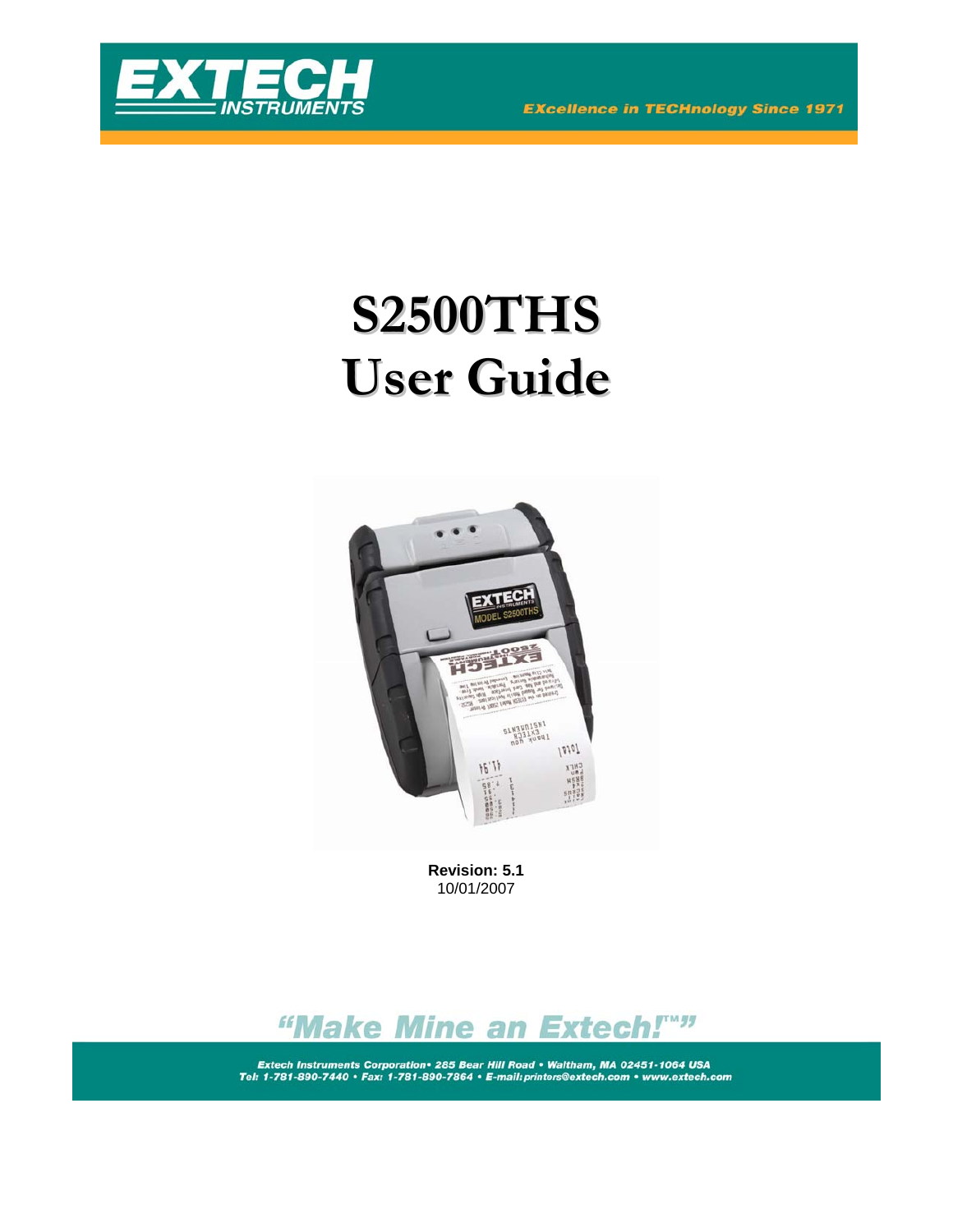# **Table of Contents**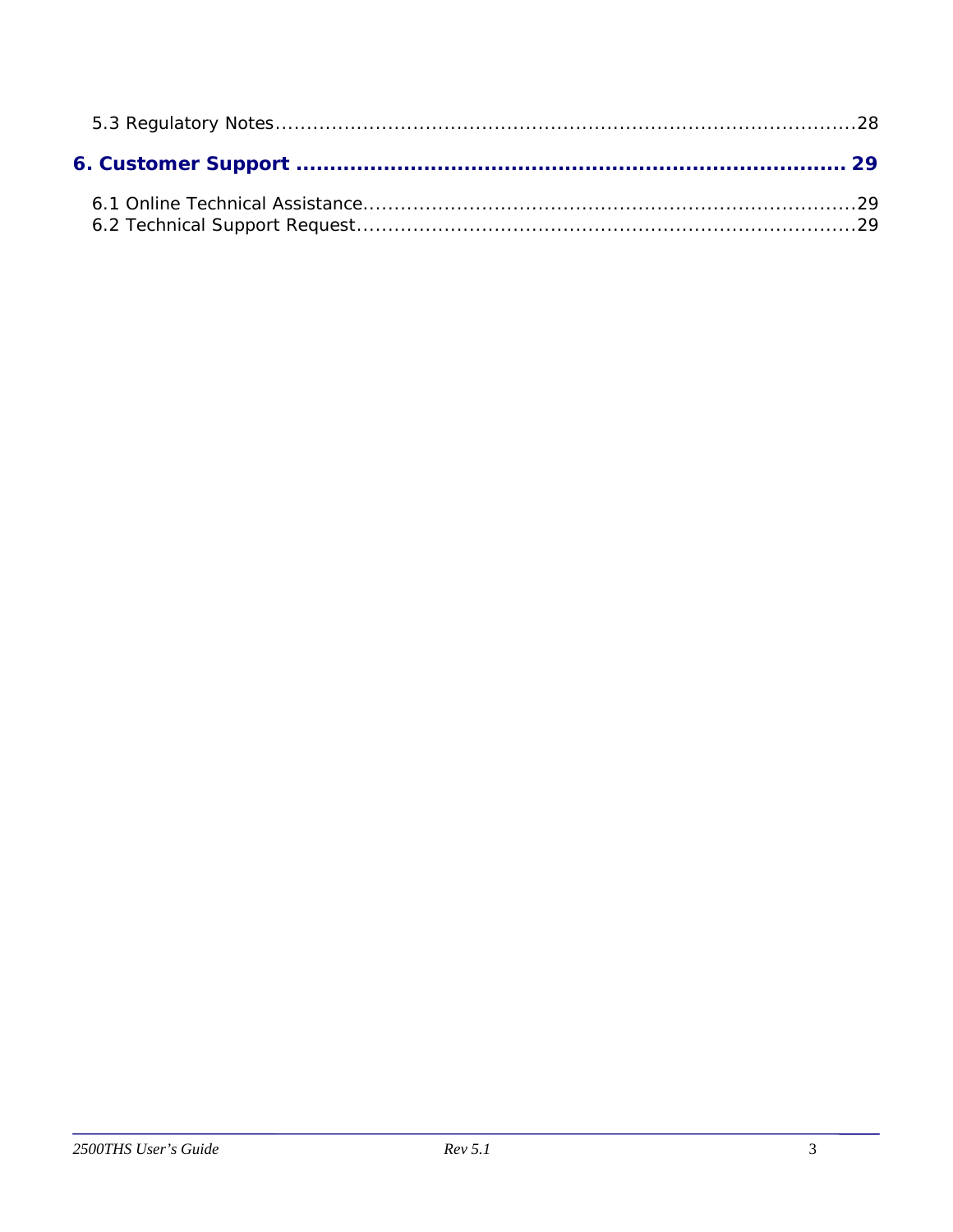# <span id="page-3-0"></span>**Declaration of Conformity**

| <b>Name</b>                      | <b>Extech Instruments Corporation</b>                                                                                                                                                                                                                                                                  |  |
|----------------------------------|--------------------------------------------------------------------------------------------------------------------------------------------------------------------------------------------------------------------------------------------------------------------------------------------------------|--|
| <b>Manufacturer's Address</b>    | 285 Bear Hill Road, Waltham, MA 02451, USA                                                                                                                                                                                                                                                             |  |
|                                  | Telephone: +1 781 890 7440                                                                                                                                                                                                                                                                             |  |
| <b>Declares that the Product</b> |                                                                                                                                                                                                                                                                                                        |  |
| Product Name:                    | Portable Receipt Printer                                                                                                                                                                                                                                                                               |  |
| Model Number:                    | <b>S2500THS</b>                                                                                                                                                                                                                                                                                        |  |
| <b>Optionally Containing:</b>    | Bluetooth™ radio short range OEM module from<br>connectBlue ab, cB-0701-01; FCC ID PVH 070101.<br>Conforms to R&TTE Directives: 1999/5/EC (EN 300<br>328-2), EMC Directive 89/336/EEC (EN 301 489-1 and<br>-17); and Low Voltage Directive 73/23/EEC (EN<br>$61131-2)$                                 |  |
| Conforms to the following        |                                                                                                                                                                                                                                                                                                        |  |
| regulation and/or standards:     |                                                                                                                                                                                                                                                                                                        |  |
|                                  | FCC: Part 15 Subpart B, Class B                                                                                                                                                                                                                                                                        |  |
|                                  | CE: EN60950<br>CE: EN55022 Class B;<br>CE: EN61000-3-2;<br>CE: EN61000-3-3 ;<br>CE: EN50024.                                                                                                                                                                                                           |  |
| Supplementary Information:       | The product complies with EMC Directive<br>$\bullet$<br>89/336/EEC and Low Voltage Directive<br>73/23/EEC<br>The product conforms to ANSI/UL STD 60950<br>& Certified to CAN/CSA STD C22.2 No. 60950-<br>00<br><b>CB Certified</b><br>ETL Listed, control # 3046813<br>The product is IEC 68 certified |  |
| Place:                           | Waltham, MA, USA                                                                                                                                                                                                                                                                                       |  |
| Date:                            | July, 2003                                                                                                                                                                                                                                                                                             |  |
| Signature:                       | <b>Antony Revis</b>                                                                                                                                                                                                                                                                                    |  |
|                                  | Antony Revis, General Manager                                                                                                                                                                                                                                                                          |  |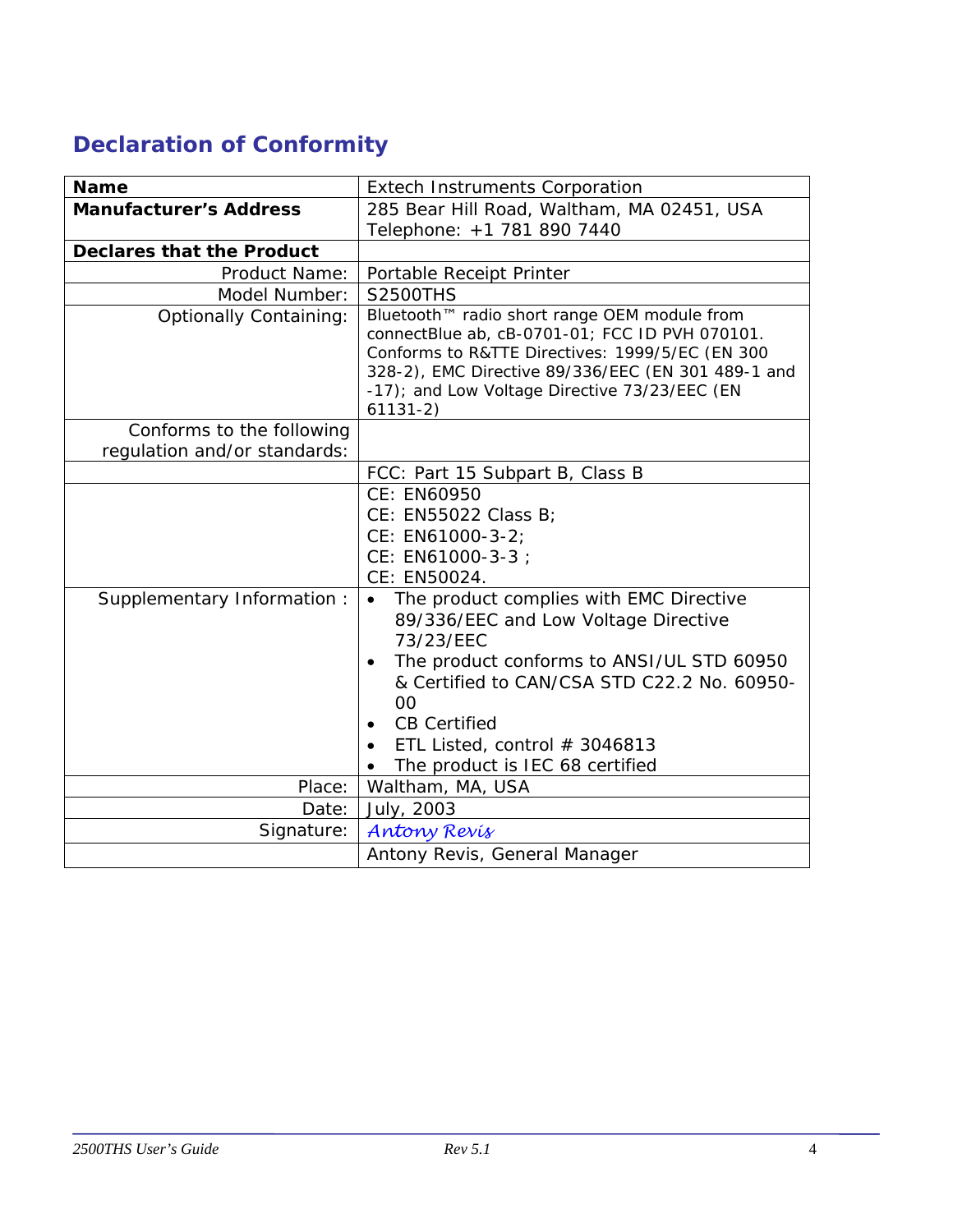# <span id="page-4-0"></span>**General Precautions**

- Before using this product be sure to read through this manual. After reading please keep the manual in a safe place for future reference.
- The information contained herein is subject to change without notice of any type.
- Extech is not responsible for any operational results regardless of missing information, errors or any misprinting in this manual.
- Extech is not responsible for problems created as a result of using options and consumables not approved by them.
- This product is designed for servicing at an Authorized Service Center. Other than routine maintenance described in this manual the user should not attempt to repair service or disassemble this product.
- Incorrect operation, handling, improper supplies and operating environments may cause damage or otherwise affect the proper operation of this product. Such actions invalidate the product warranty.

# **Safety**

In this manual and on the Printer and accessories we make use of internationally recognized safety symbols as follows:

| Caution! Refer to the explanation in this Manual |
|--------------------------------------------------|
| <b>Caution! Risk of electric shock</b>           |
| Double Insulation or Reinforced Insulation       |
| <b>DC, Direct Current or Voltage</b>             |
| <b>AC+DC, Current or Voltage</b>                 |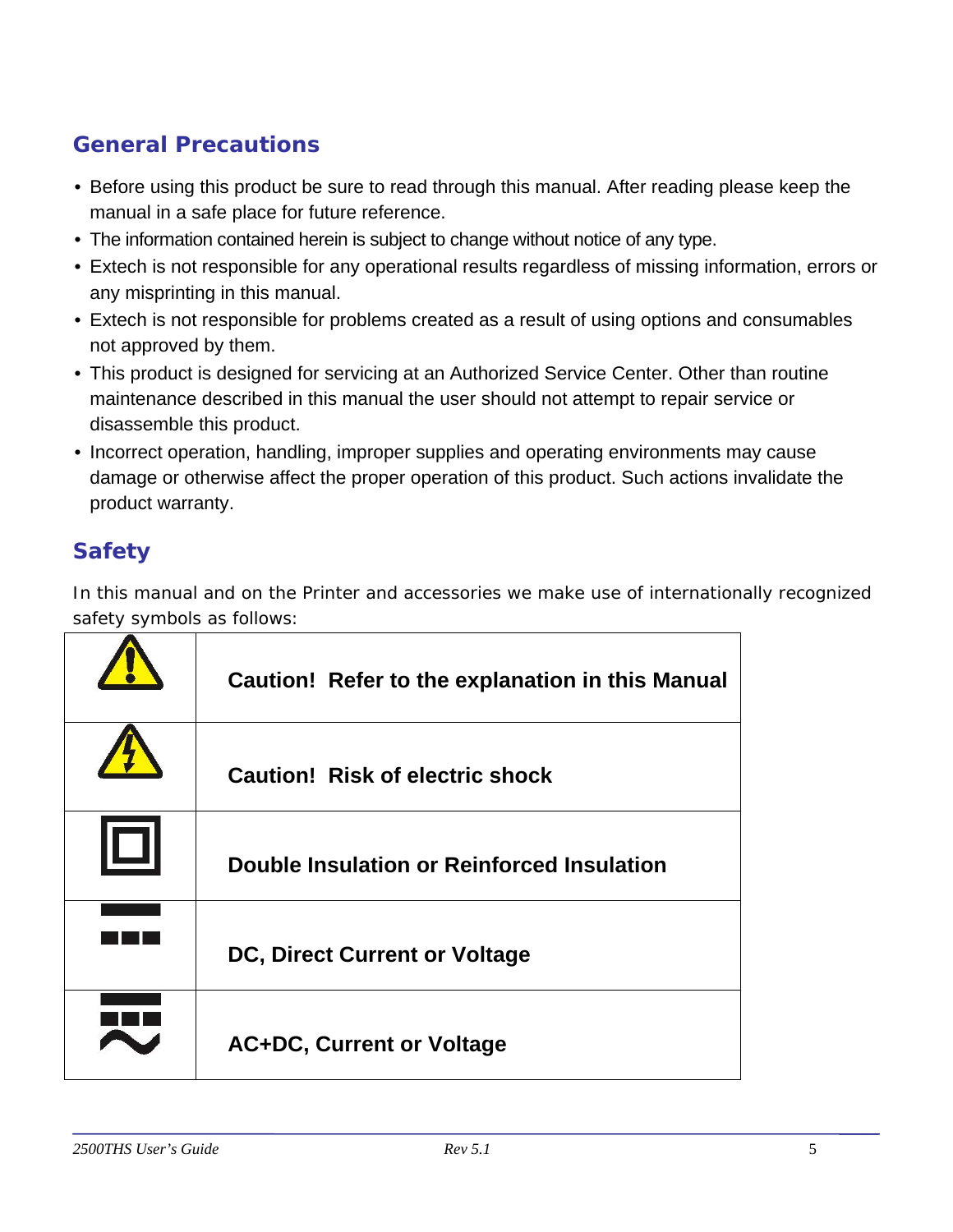# <span id="page-5-0"></span>**1. Getting Started**

# **1.1 Unpacking the Printer**

The S2500THS portable printer is a full featured portable receipt printer designed for varied job environments including field service, field sales, hospitality and restaurants, ticketing and many others where point of service receipts are required. The package contains:

- S2500THS Printer
- Battery Cartridge
- **Universal AC Adaptor (US, UK, European, and Australian plugs) for charging the** battery inside the printer
- Belt Loop System
- Roll of paper supply (already loaded in the printer)

Both cabled and wireless communication is possible.

#### *Overview*

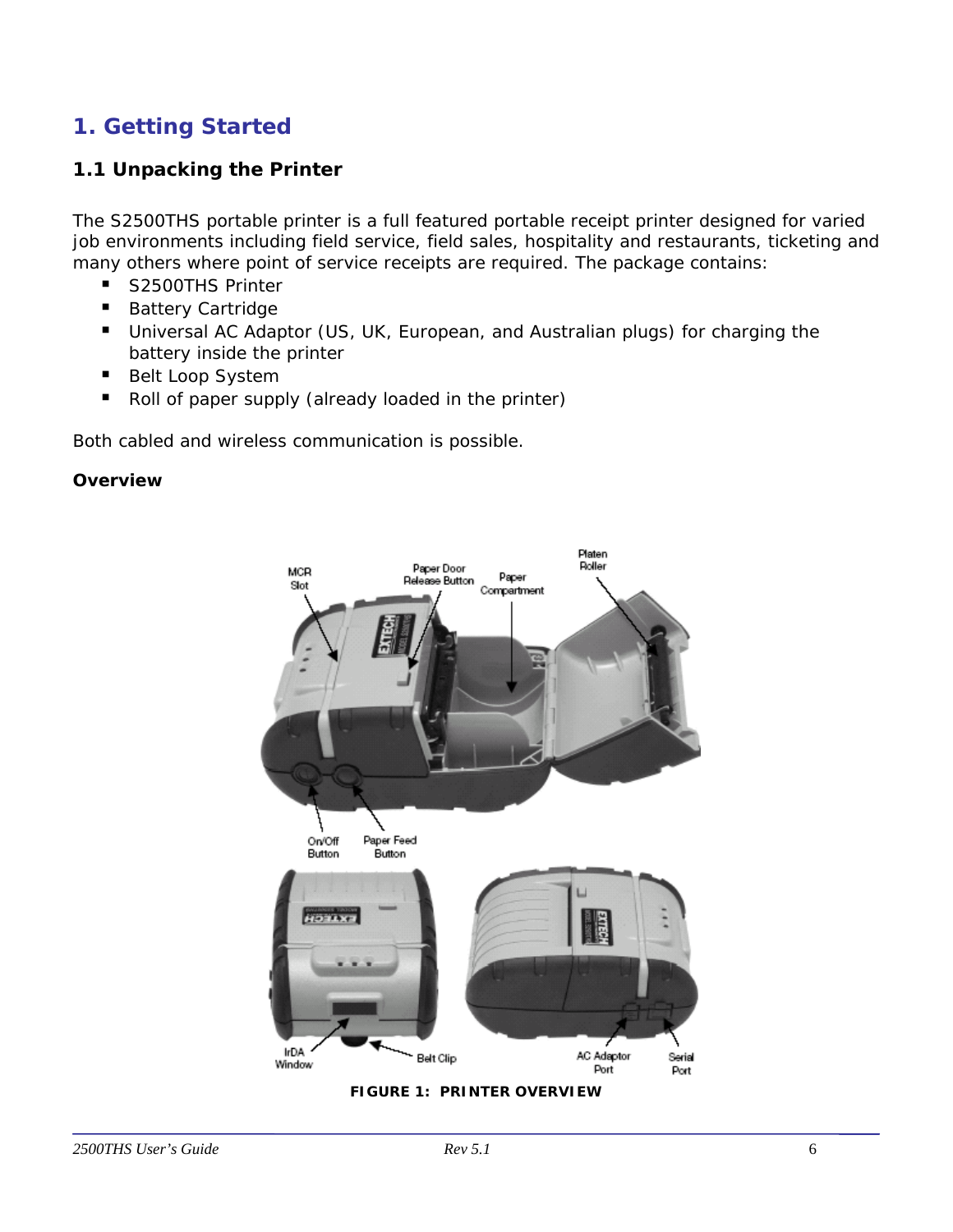# <span id="page-6-0"></span>**1.2 Installing and Charging the Battery Cartridge**

*Note: One battery cartridge is included with the printer. Similar to a cordless phone battery, the printer's battery must be charged before using it.* 



**Extech batteries must be cycled several times to achieve maximum capacity. To cycle a battery, fully charge it and then allow full discharge through normal use in the printer** 

#### *1.2.1: Installing the battery*

*Note: Refer to the illustration below to install the battery pack in the printer.* 

- Unlock the battery door by sliding the locking tab down
- Open the battery door to an angle of about 90 degrees. Do not force open.
- Insert the battery as shown. (Non-contact end first and let contact end drop into place).
- Close and lock the battery door by sliding the locking tab up.



**FIGURE 2: INSTALLING THE BATTERY CARTRIDGE** 

*Note: Ensure that battery side with 2 contact terminals is facing down to make contact with the spring probes inside the battery compartment*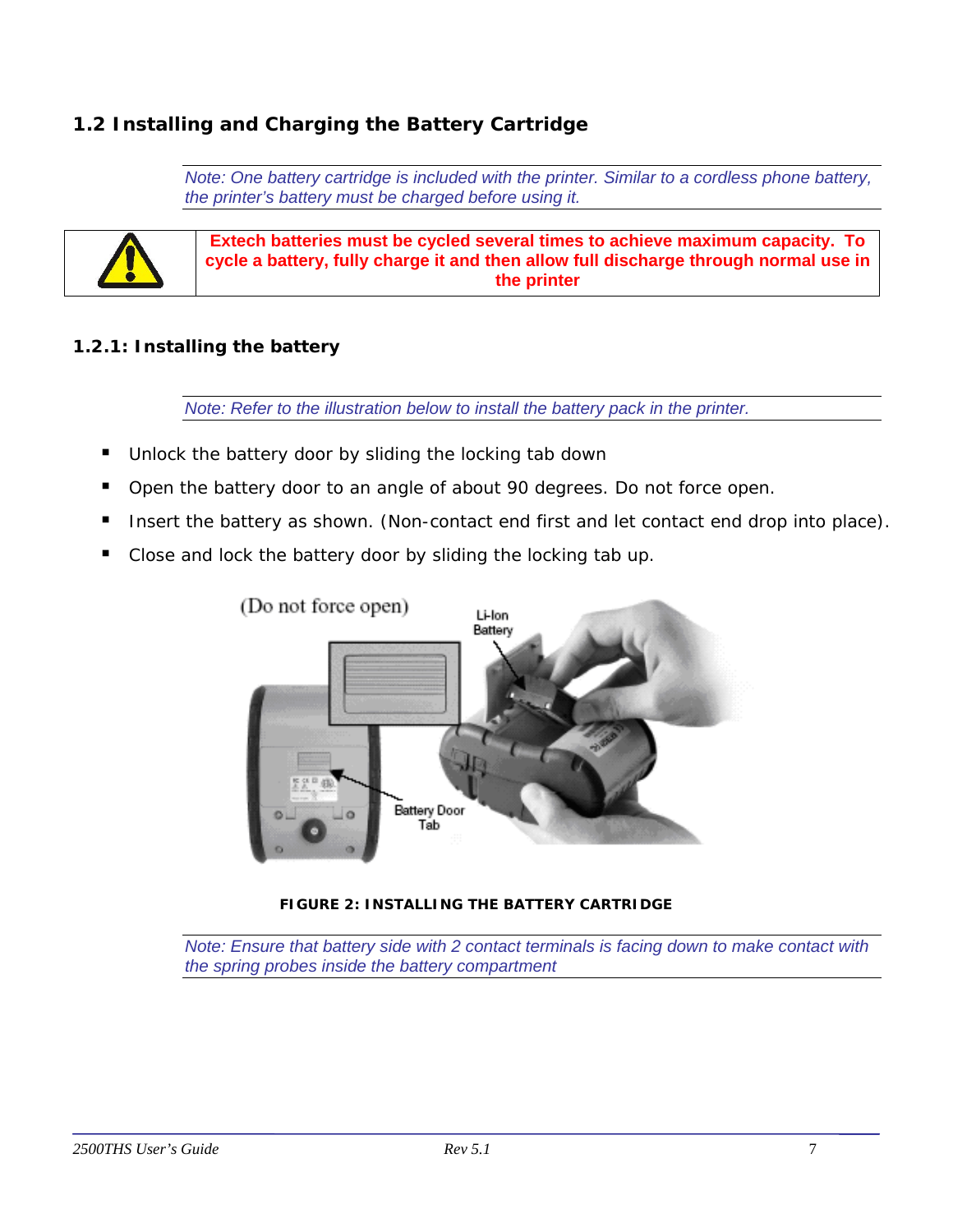## <span id="page-7-0"></span>*1.2.2 Charging the Battery*

- **Plug battery charger adaptor output cable into the battery charger connector as** shown.
- **Plug battery charger adaptor into** the appropriate AC line voltage socket.
- The Yellow/Amber charging LED will illuminate indicating that the battery is being charged.
- The battery will be fast charged and after about 180 minutes the LED will turn off.



**FIGURE 3: CHARGING THE BATTERY**

■ To remove the battery cartridge, open the battery door and tip the battery out of the printer.

*Note: To ensure a full charge do not operate the printer while charging.* 

*Note: The wall mounted charger is a Class II equipment ( ). Multiple plug configurations comply with most international standards. The wall mounted charger is not supplied with plugs for use in Korea.* 

| <b>Model</b>                 | S2500THS         |
|------------------------------|------------------|
| Input Voltage/Current        | 100-240 VAC/0.4A |
| Input Frequency              | 47-63 Hz         |
| Output Voltage/Current (---) | 10VDC/1.32A      |

| Do not use a charger not approved by Extech for use with the S2500THS<br>series. Use of an unapproved charger could damage the battery pack or the<br>printer and will void the warranty.                                                                                                                                                   |
|---------------------------------------------------------------------------------------------------------------------------------------------------------------------------------------------------------------------------------------------------------------------------------------------------------------------------------------------|
| The battery terminals are well recessed inside the printer. Do not allow them<br>to contact conductive material since this may create a short circuit which<br>could cause injury or start a fire.                                                                                                                                          |
| When using the wall mounted charger ensure the socket outlet is close to<br>the printer and easily accessible during the battery recharging process.<br>Either switch the socket off (if supplied with a socket switch) or pull out the<br>charger from the socket or disconnect the plug from the printer in the event<br>of any problems. |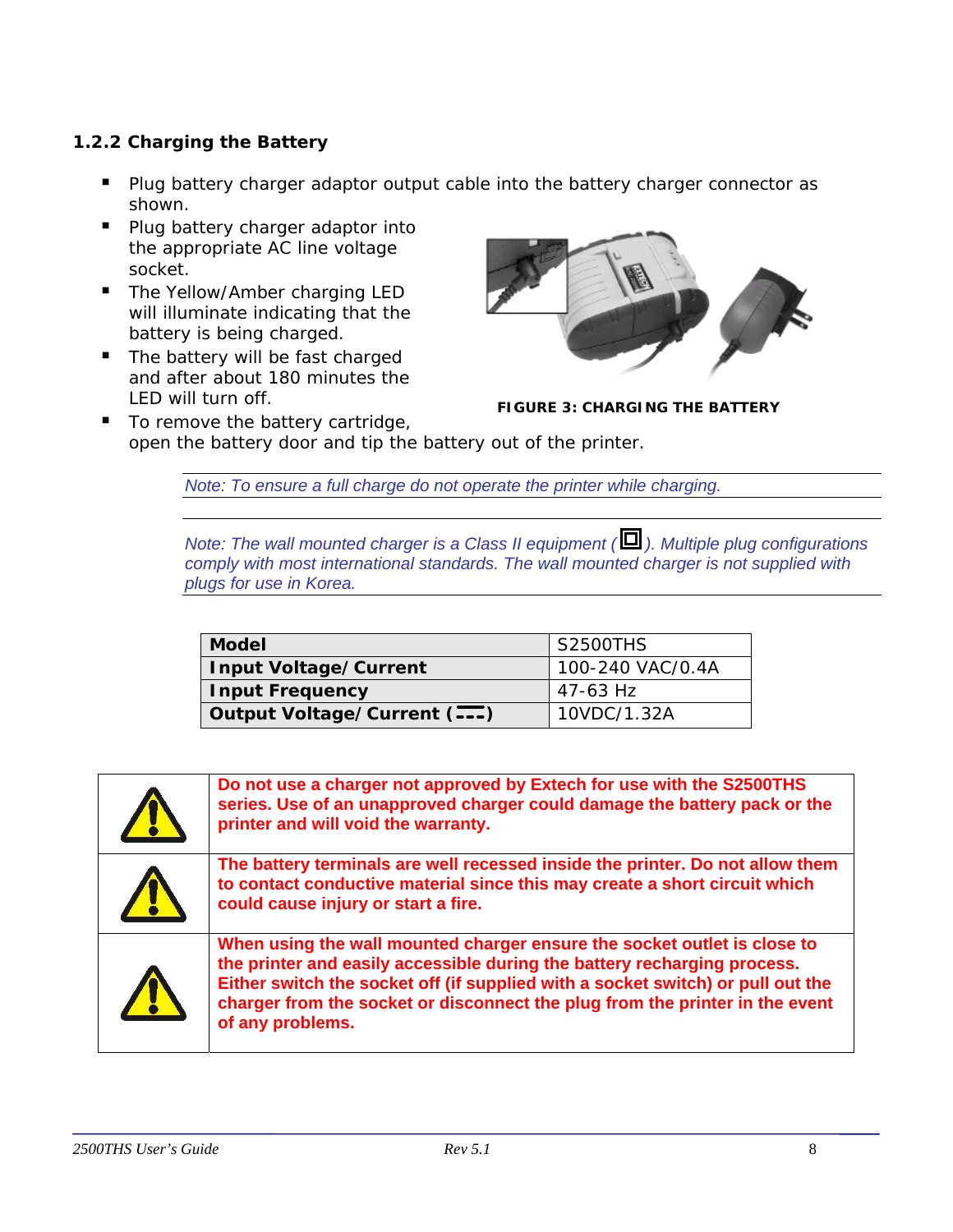# <span id="page-8-0"></span>**1.3 Reading the LED Status**

The illustration below points out the location of the LED indicators described in Table 1



**FIGURE 4: LED INDICATOR LOCATIONS** 

This table explains the LED indicator status. Refer to Figure 1 for the locations described for ON/OFF and FEED pushbutton switches and AC adaptor socket.

| <b>LED Indicator</b> | <b>State</b>   | <b>Status</b>                                                                                                                                                                                                                                                              |
|----------------------|----------------|----------------------------------------------------------------------------------------------------------------------------------------------------------------------------------------------------------------------------------------------------------------------------|
| LED#1                | <b>GRFFN</b>   | If the LED's Color is Green it indicates<br>that Power is ON and that the printer is<br>in RS232 or IrDA mode                                                                                                                                                              |
|                      | PURPLE/ ORANGE | If the LED's Color is PURPLE it indicates<br>LOW power in Bluetooth (BT) mode. If it<br>is ORANGE it indicates low power in<br>RS232 mode.                                                                                                                                 |
|                      | <b>BLUE</b>    | If the LED's Color is Blue it indicates that<br>Power is ON and that the printer is in<br><b>Bluetooth</b> mode                                                                                                                                                            |
| LED $# 2$            | <b>YELLOW</b>  | The battery is being charged at a fast<br>rate. If the battery is below 5V, the<br>battery is being "trickle" charged until<br>the battery voltage reaches 5V, and then<br>the fast charge rate is started. The LED<br>will turn off when the battery is fully<br>charged. |
|                      | <b>GREEN</b>   | Indicates that MCR is ready to accept<br>$\blacksquare$<br>data.                                                                                                                                                                                                           |
| LED $# 3$            | <b>RED</b>     | Indicates a fault condition or a<br>$\blacksquare$<br>printer error. The printer is not ready<br>to accept data.<br>Printer is out-of-paper<br>п                                                                                                                           |

#### **Table 1 - Reading the LED Status**

 *Note: Refer to the troubleshooting guide to determine error or fault condition.*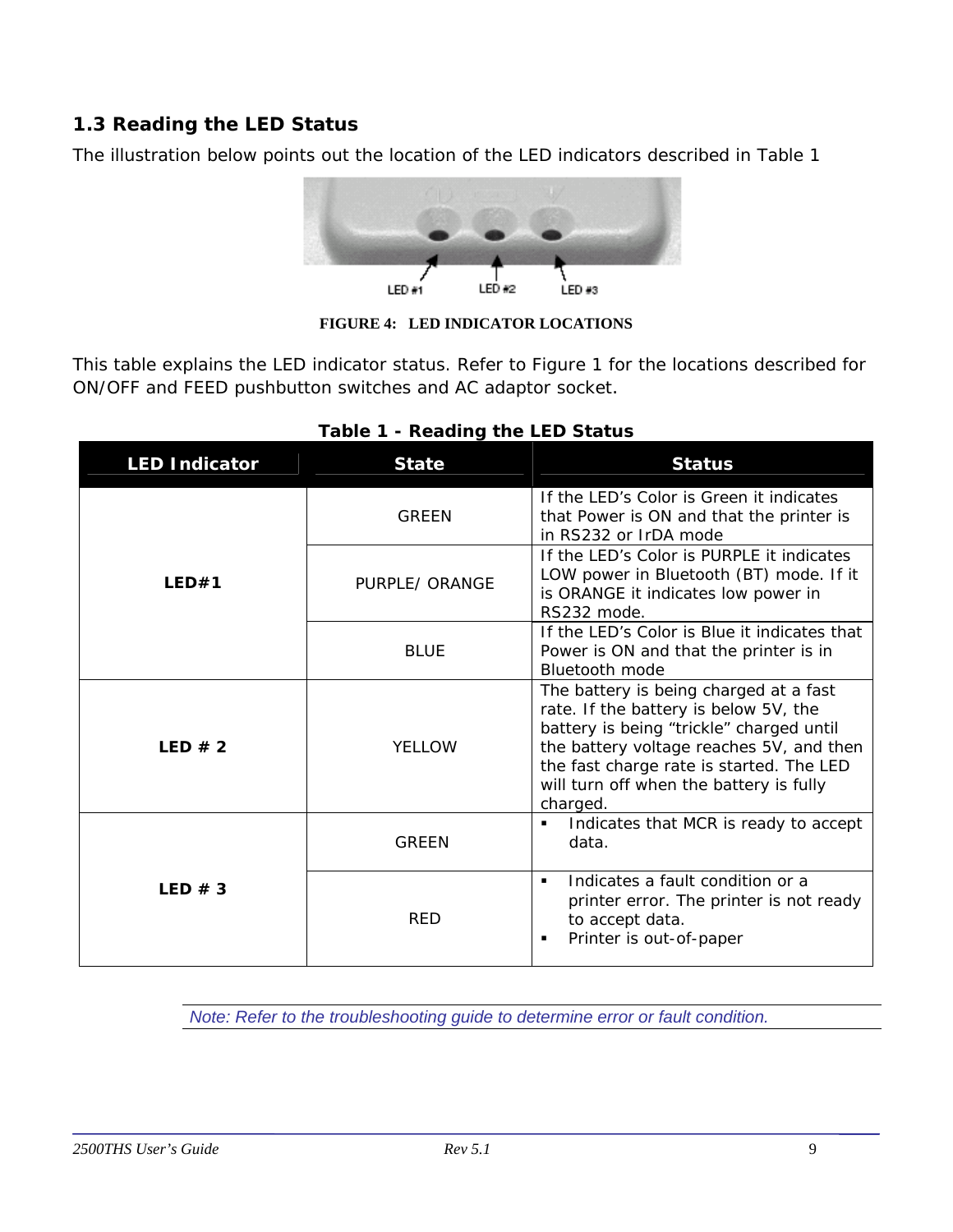# <span id="page-9-0"></span>**1.4 Attaching Belt Loop System**

The belt loop system consists of two parts:

- A knob located on the back part of the printer just above the battery door
- A strap with click on connector

To attach the strap insert the knob located at the bottom of the printer into the slot of the connector. Pull down until you hear a click. The printer is now secure. Place the loop over your belt. Allow the printer to hang down on the left or right hip.

To release the printer, press in on the two latches on the connector and pull the knob clear of the slot.

> *Note: Do not force or pull the printer from the connector without pressing in on the two latches*



**FIGURE 5: KNOB CONNECTION AND QUICK CLIP**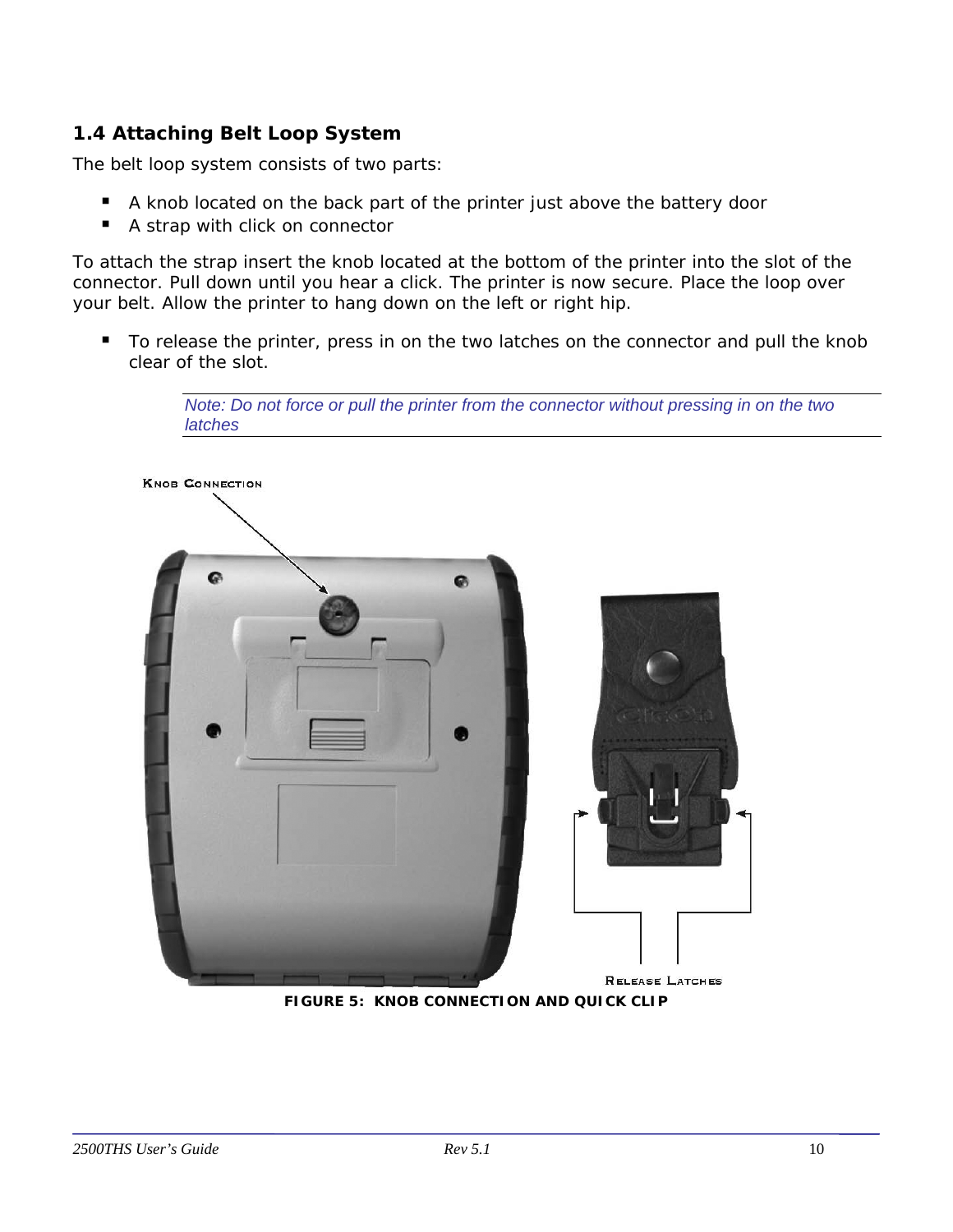# <span id="page-10-0"></span>**2. Loading Supplies**

## **2.1 Adding Paper/Labels**

The printer can print text, bar codes and graphics on thermal receipt paper. See "Supply Specifications" on Section 5.2 for the width, thickness requirements and approved vendors. Follow these steps to load printer paper.

- **Press Paper Door Release button. The door will open slightly. Open rest of the way** as shown in Figure 6.
- Grip either side of the paper door and open it will open to 180 degrees. See figure 6.



**FIGURE 6: OPENING PAPER DOOR** 

*Note: Paper Door Release button must be depressed when opening and closing paper door* 

- **Pe** Place the paper roll into the paper supply well. Make sure the paper supply unwinds from the bottom as indicated below with the thermal side closest to the print head.
- Unroll about 3 inches of paper from the roll and position between the print head guides.



**FIGURE 7: INSTALLING PAPER ROLL** 

*Note: Pull Paper Roll Leader Out of Printer. Note direction of paper travel*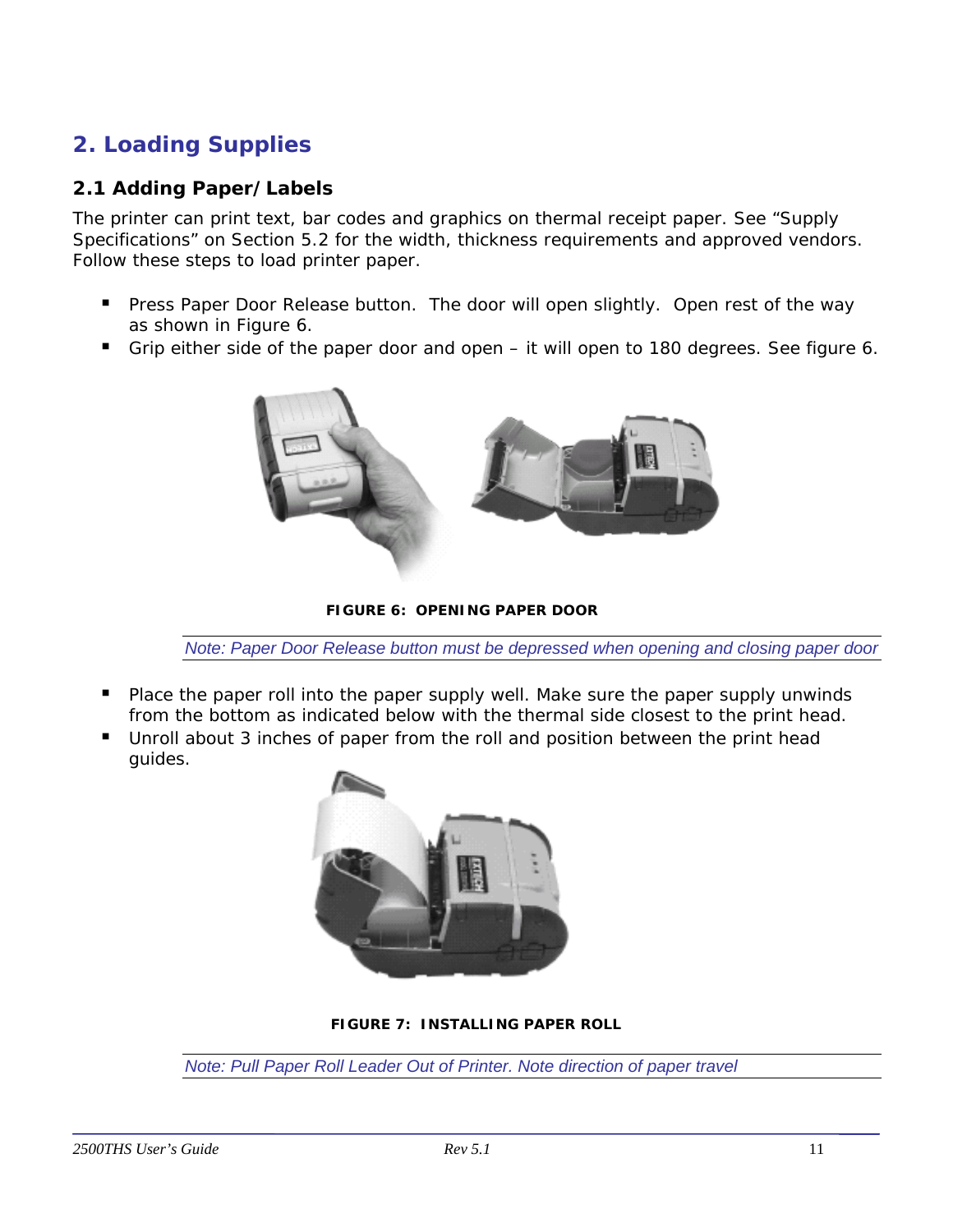- <span id="page-11-0"></span>While pressing Paper Door Release button, close paper door.
- Let go of the Paper Door Release button and press the printer door until fully closed
- Turn on the printer by pressing Power button and test the paper advance function by pressing the Paper Feed Button. Verify that paper advances correctly.

*Note: Paper Supply Roll To prevent any possible damage to the print mechanism, it is important to verify that the paper has not been fastened to the inside core in any way. The paper should be wound on the core in such a way that the end of the paper will unwind freely from the core. If fastened by tape or glue, the core will be pulled into the mechanism causing jamming and possible gear damage. Proper paper roll supplies are available from Extech as P/N 757060* 

# **2.2 Tearing Paper**

The printer's paper door acts as a tear bar. Pull one edge of the paper against the tear bar as indicated. Then, tear down and across against the tear bar to tear the paper. See Figure 8 for details.



**FIGURE 8: TEARING PAPER**



**The tear bar may have sharp edges** 

*Note: Using the tear bar is the only way to tear the paper.* 

*Note: Pulling up and pulling sideways without using the tear bar can cause a paper jam due to paper misalignment in the print head mechanism*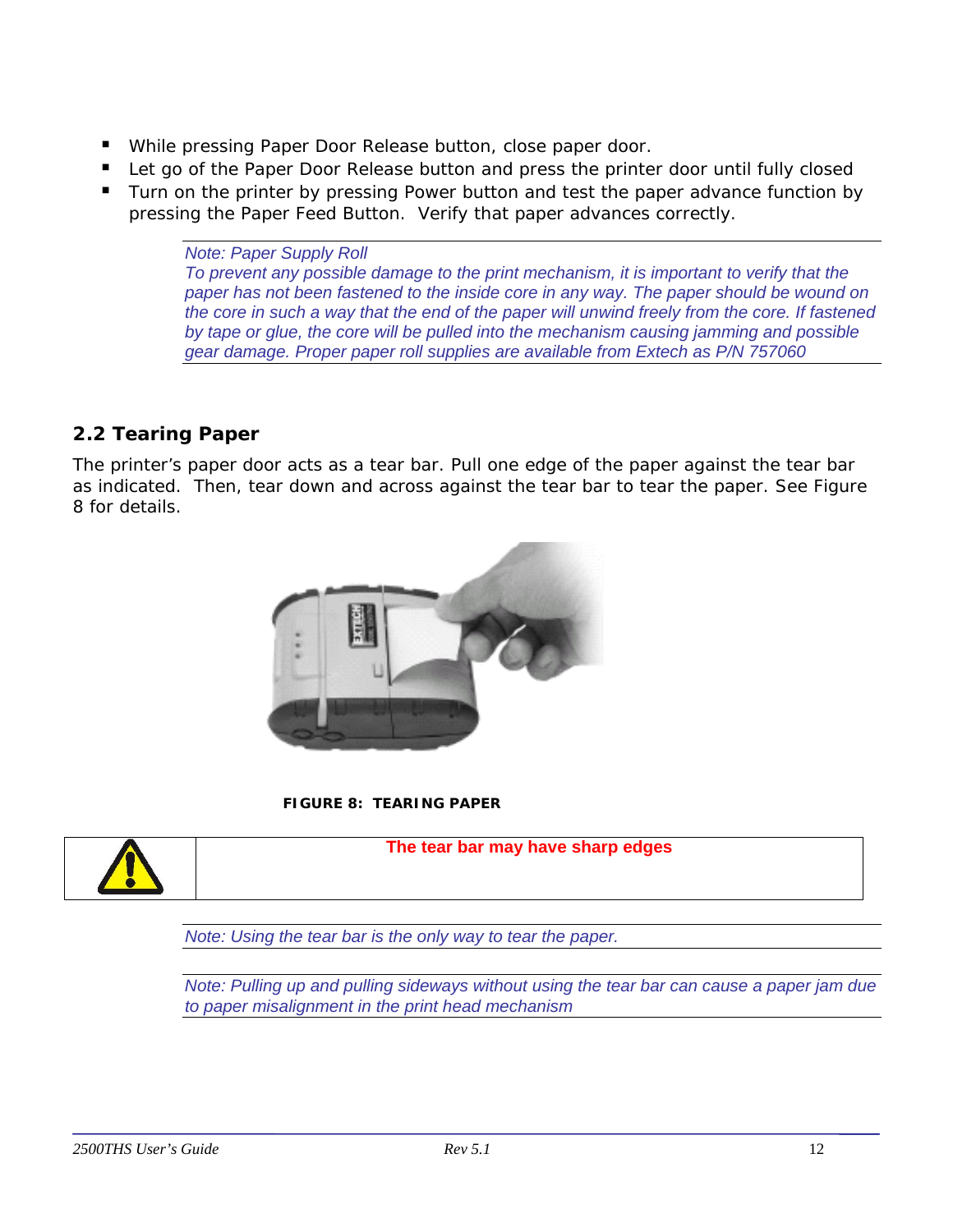# <span id="page-12-0"></span>**3. Using the Printer**

## **3.1 Initial power up and self-test**

Once the battery is charged and the paper is loaded an initial power up self-test can be performed.

- **Press the <On/Off> switch once. This turns printer on.** The Green LED illuminates
	- *After approximately 20 seconds, if no instructions are sent to the printer, the printer will automatically turn off to conserve battery life.*
	- *If the printer is set for infrared communications (IrDA) mode the printer will stay on all the time.*
- Press the <On/Off> switch to turn the printer off. The green LED turns off.
- To start the self-test, press and hold the <FEED> switch then press the <On/Off> switch
- The printer will start printing the self-test messages. Release the <FEED> and <On/Off> switches.
	- *Press the* <On/Off> *or* <FEED> *switch to stop or cancel the self-test print.*
	- *The first few lines of self-test show the printer firmware version, the current printer settings (for example IrDA or Serial mode) and a list of any optional or special features installed.*

32K BUFFER EXTECH V2.28 (C) 2005 INTERFACE: SERIAL IrDA is Installed RS232C & Bluetooth Mode: 38.4.8.n.1# Power Timer: OFF, Manual Mode

DEMO PRINT

- - - EXTECH RESIDENT FONTS - - - -

ESCK5:COURIER FONT - 48 COLUMNS ESCK4:COURIER FONT - 42 COLUMNS ESCK3:COURIER FONT - 38 COLUMNS ESCk2: COURIER FONT - 32 COLUMNS ESCk1: COURIER - 24 COL

MOORO "RODROG FOUD

- - - Sample O'Netl Emulation - - - -PRINTER DEFAULTS TO 38 COLUNN MODE ESCN =: COURTER FONT - 42 COLUMNS ESCULL: COURTER FONT - 38 COLUMNS ESCus: COURIER FONT - 32 COLUMNS ESCu&: COURIER 24 COL



Battery Voltage =  $8.110$   $[85 - 100$   $H$   $H$ 

**FIGURE 9: SELF TEST**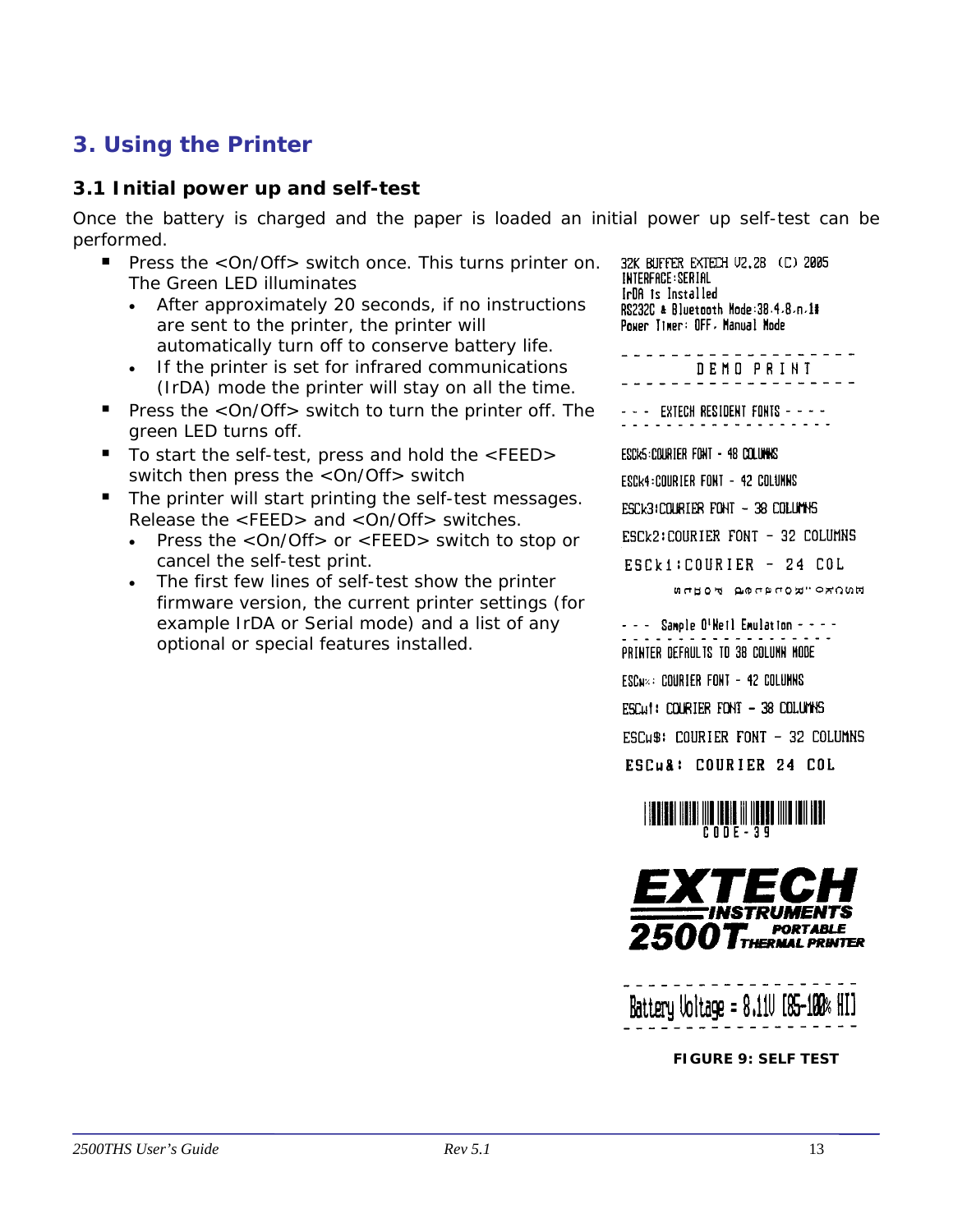# <span id="page-13-0"></span>**3.2 Connecting the Printer**

- The 2500THS printers support Serial RS232 and IrDA compatible infrared communication interfaces. Radio frequency (RF) Bluetooth ™ communication is also available as an optional feature.
- Serial, IrDA and Bluetooth communication settings can be changed via a DIP switch located on the control card as shown in Figure 10.
- The DIP switch is located inside the battery compartment as illustrated below indicating the location of this switch. Figure 11 shows the DIP switch selection.
- The functions assigned to these switches are shown [Table 2](#page-14-0).
- **If the Serial interface is selected, the communication Parameters, Baud Rate, Data Bit** and Parity, must be set.

*Note: Optional serial cable is available for Serial RS232 communication (part # 5892RJD9).* 

- Printer drivers for Windows 95/98/NT/2000 and XP are available from Extech.
- **PrinterCE print Control utility is available from Extech for Windows CE devices.**
- **Printboy Print Utility from Bachmann Software or PalmPrint Utility, from StevensCreek,** are recommended for Palm Pilot devices.



#### **FIGURE 10: DIP SWITCH LOCATION**

#### *3.2.1 Location of Dip Switches*

#### *Infrared Communications (IrDA)*

Dip switch  $#1$  must be in the  $\langle$ On $\rangle$  position. Please check the Dip Switch table for further details.

#### *Serial and Bluetooth Communications*

- 1) All Switches OFF RS232 mode
- 2) Dip Switch  $# 5$  On  $-$  BT Mode

#### *3.2.2 Setting Dip Switches*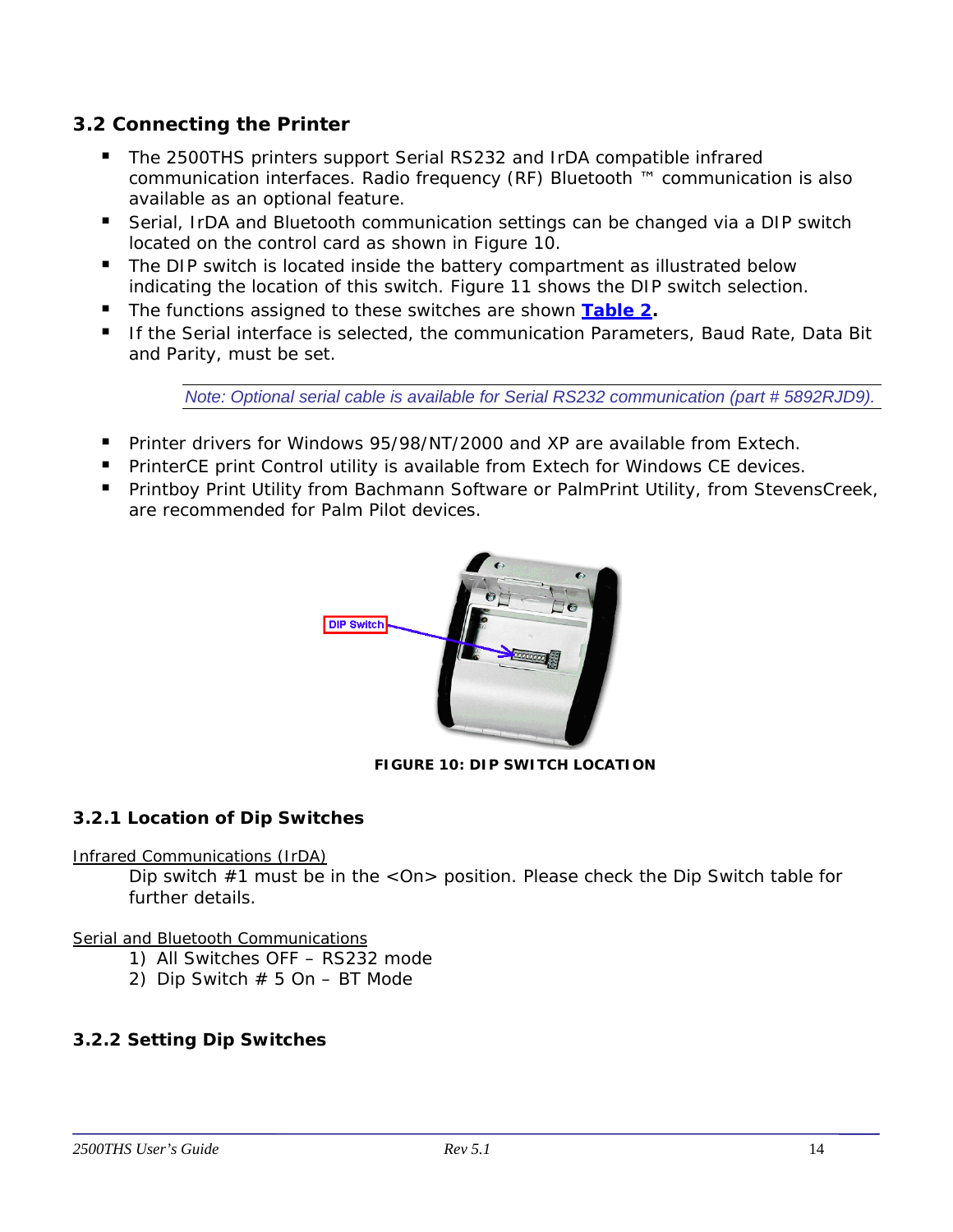<span id="page-14-0"></span>

#### **FIGURE 11: DIP SWITCH SETTINGS**

*Note: Be careful when changing dip switch settings. Carefully use a pointer on the dip switch you are going to change. DO NOT use a screw driver or apply excessive force.* 

#### *3.2.3 Dip Switch Functions*

*Note: Programmers refer to Developer's Manual for more information* 

| Switch #         | <b>Function</b>                    | <b>Switch</b> | <b>Switch</b> | Switch | <b>NOTES:</b>                              |
|------------------|------------------------------------|---------------|---------------|--------|--------------------------------------------|
| 1 & 5            | <b>Communication Interface</b>     | SW1           | SW5           | SW7    |                                            |
|                  | RS232                              | Off           | Off           |        | SET SW 2,3,6 &7                            |
|                  | RS232 and Bluetooth                | Off           | On            |        | Defaults to 38.4k Baud                     |
|                  | IrDA Set to 9600                   | On            | Off           |        | Baud rate fixed to 9600                    |
|                  | IrDA Variable 9600-38.4K           | On            | <b>On</b>     |        |                                            |
|                  | Direct IR                          | On            | Off           | On     | Defaults to 9600 Baud                      |
|                  |                                    |               |               |        |                                            |
| 2 & 3            | <b>Baud Rate</b>                   | SW2           | SW3           |        |                                            |
|                  | 38,400                             | Off           | Off           |        | (DEFAULT)                                  |
|                  | 19,200                             | Off           | On            |        |                                            |
|                  | 9,600                              | On            | Off           |        |                                            |
|                  | 2,400                              | On            | On            |        |                                            |
|                  |                                    |               |               |        |                                            |
| $\boldsymbol{4}$ | <b>Printer Power Timer Control</b> | SW4           |               |        | Software control                           |
|                  | Continuous Power On                | On            |               |        |                                            |
|                  | Auto Power Off                     | Off           |               |        | (DEFAULT)                                  |
|                  |                                    |               |               |        |                                            |
| 6 & 7            | <b>Parity bit</b>                  | SW6           | SW7           |        |                                            |
|                  | No Parity                          | Off           | Off           |        | (DEFAULT)                                  |
|                  | <b>Odd Parity</b>                  | On            | Off           |        |                                            |
|                  | <b>Even Parity</b>                 | On            | On            |        |                                            |
|                  |                                    |               |               |        |                                            |
| 8                | <b>Printer-Power-Control</b>       | SW8           |               |        | Hardware control                           |
|                  | Continuous Power ON                | On            |               |        | Remove the battery to shut<br>down printer |
|                  | Auto Power Off                     | <b>Off</b>    |               |        | (DEFAULT)                                  |

#### **Table 2 – DIP Switch Setting**

*Note: In order for changes to the dip switch configuration to take effect, the printer power must be reset. This action occurs automatically when the battery is removed to gain access to the dip switches.*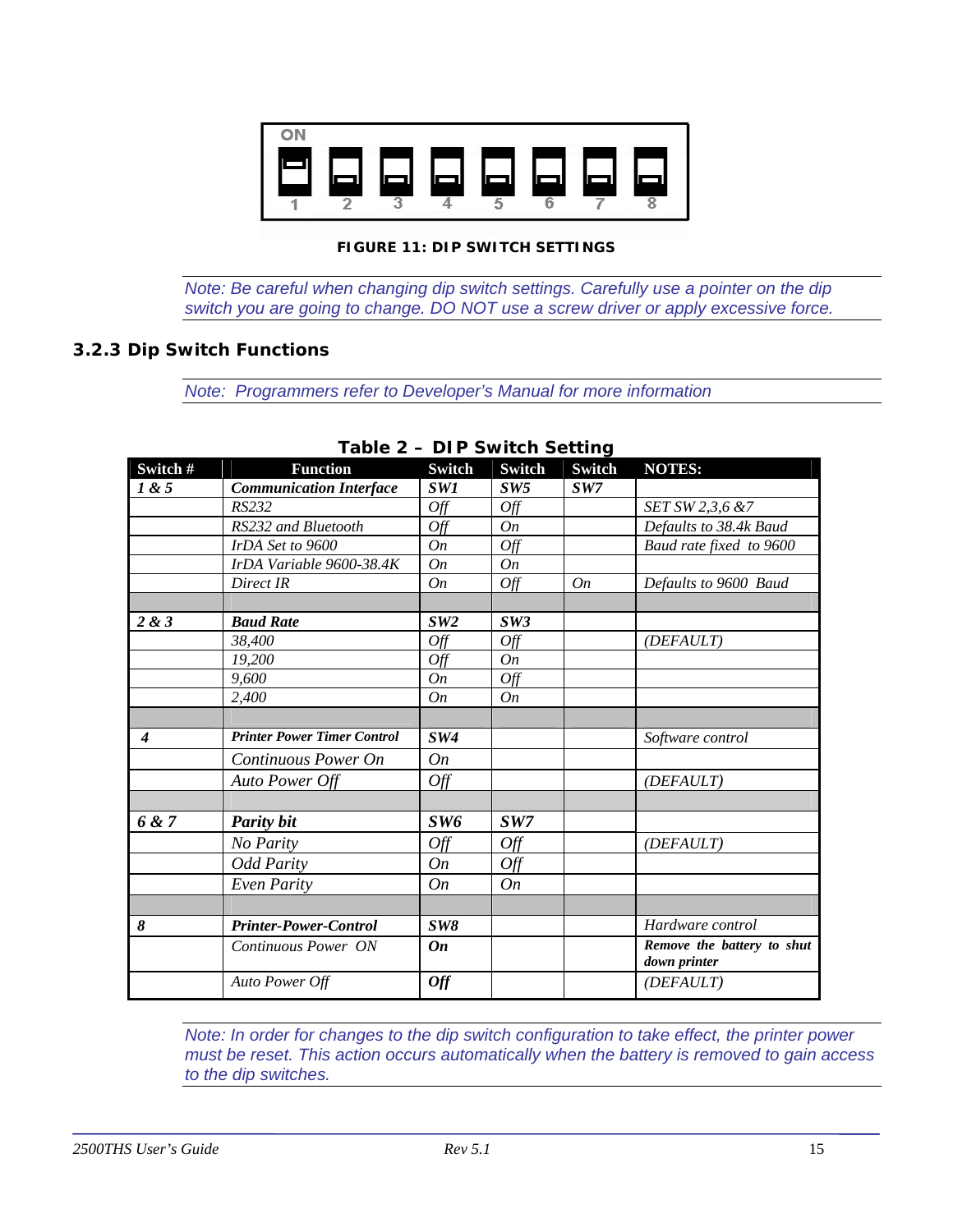## <span id="page-15-0"></span>**3.3 Serial Communication**

- The RS232C Interface signals for the 2500THS Series printers are terminated on a 6 PIN RJ type data connector located on the side of the printer.
- Six connections are provided from the Serial Interface to the host computer. Table 3 below lists the Serial Interface signals and pin outs on the RJ connector and the connector pin locations are shown in Figure 12.
- A minimum of two pin connections are required for operation, RXD pin 3 and Common – pin 1.



**FIGURE 12: RJ DATA CONNECTOR** 

| RJ25 CONNECTOR PIN # | <b>FUNCTIONAL DESCRIPTION</b>          | <b>SIGNAL NAME</b> |
|----------------------|----------------------------------------|--------------------|
| э                    | <b>RS232 from Host</b><br>(INPUT)      | <b>RXD</b>         |
| 2                    | RS232 from Printer<br>(OUTPUT)         | <b>TXD</b>         |
| 6                    | Request to send from Host<br>(INPUT)   | <b>RTS</b>         |
|                      | Clear to send from Printer<br>(OUTPUT) | CTS                |
| 1, 5                 | Logic common                           | COM                |

#### **Table 3 – S2500THS Serial RS232C Interface signals**

*Note: The communication Parameters: Baud rate, Data Bit and Parity must be set the same as the host device settings. Dip switch #1 must be in the OFF position.* 

# **3.4 Infrared Communications (IrDA)**

- Dip Switch  $#1$  must be in the  $<$ ON $>$  position.
- The printer can be powered up by pressing the power < On/Off > switch.
- If no IrDA connection is made, the printer will automatically power down to a lower power level to conserve battery life. It will remain in a "sleep" mode until an IrDA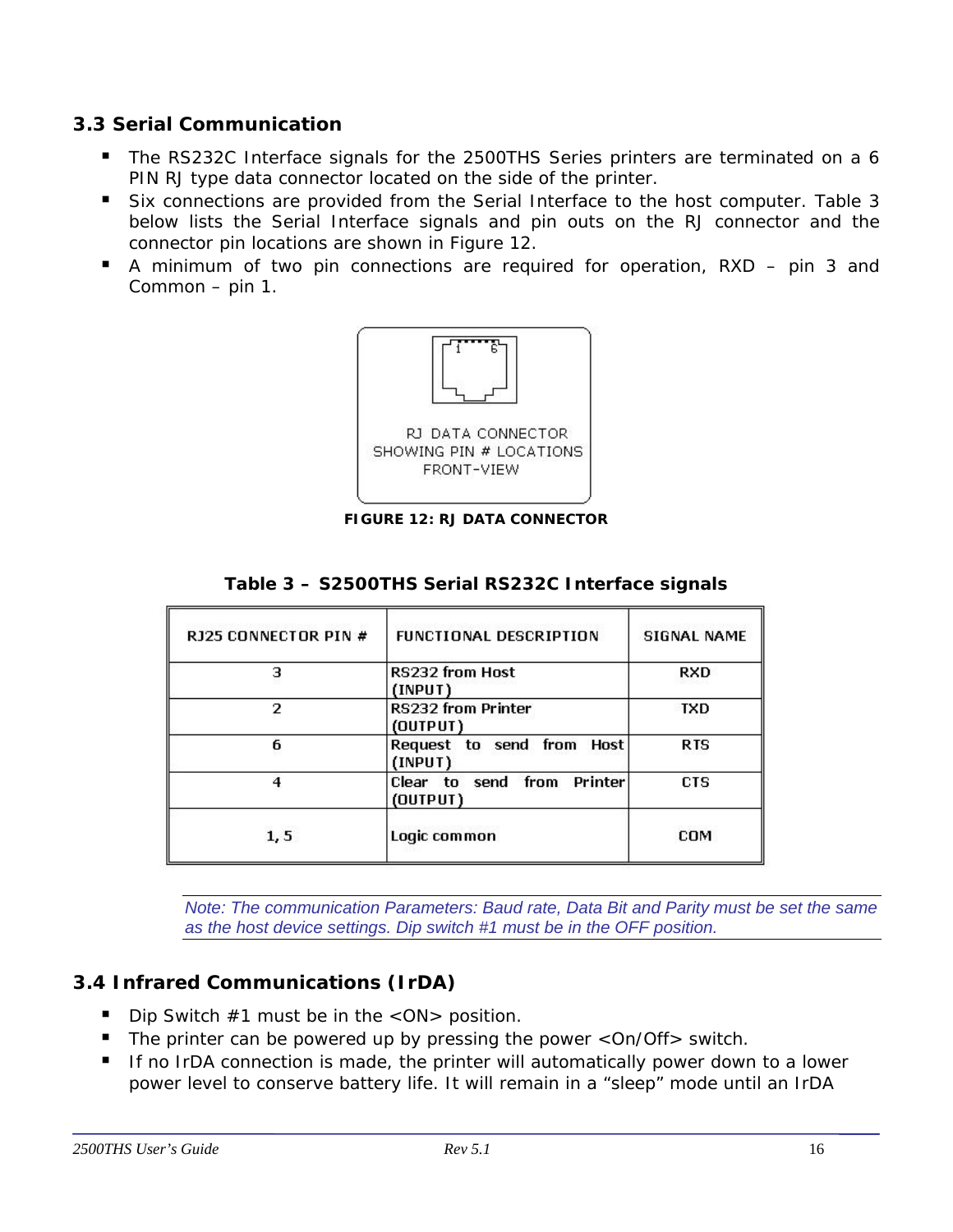<span id="page-16-0"></span>connection is made, at which time the printer will "wake" up and print the requested data.

**Pressing the power switch again will turn the printer**  $\langle$  **OFF** $\rangle$ **.** 

## *3.4.1. Direct IR*

- The S2500THS printer supports direct IR printing.
- To select Direct IR mode, set DIP switches 1 and 7 in the ON position and
- 2, 3, 4, 5, 6 and 8 to OFF. This sets the communication speed at 9600bps.
- This mode is intended for host devices that only support the physical layer of the IrDA communication.

#### *3.4.2 Infrared Communications (Variable Baud Rate IrDA Mode):*

- Dip Switch  $#1$  and  $#5$  in the  $\langle$  ON $\rangle$  position selects Variable Baud Rate IrDA mode.
- In Variable IrDA, mode, the communication Baud Rate can be negotiated up to 38.4K.
- Graphic print speed is tripled in variable IrDA mode.

# **3.5 Bluetooth Communications (Option)**

Dip Switch  $#5$  has to be  $\langle$  ON $\rangle$ . However, if you want to make sure that the printer stays <ON> please turn Dip Switch #4 <ON>. This will make the printer go into low power mode if not used and only pressing the <ON/OFF> button will turn it <OFF>. On the other hand if you turn Dip Switch #8 <ON> it will have the same effect as turning Dip Switch  $#4 <$  ON $>$  but in order to turn the printer <OFF $>$  you have to take the battery out – otherwise it will go into low power mode but never shut down.

*Note: Adjust settings to match those of the Bluetooth module in your computing device* 

- The printer can be powered up by pressing the power  $\langle$ On/Off $\rangle$  switch
- When powered up in Bluetooth mode, the printer will not enter a "sleep" mode and will remain active waiting for the wireless print command (If you want the printer to enter sleep mode please follow the instructions above).
- Pressing the power  $\langle$  On/Off $>$  switch again will turn the printer  $\langle$  OFF $>$ .

*Note: In Bluetooth mode, it is necessary for the mobile computing device you are using to discover the printer and the printer needs to be set as a favorite. Refer to instructions provided by the systems integrator.* 

*Note: Systems Integrators: Refer to the Bluetooth manual provided with your mobile computer and the Bluetooth section of the Developer's Manual available for this printer.*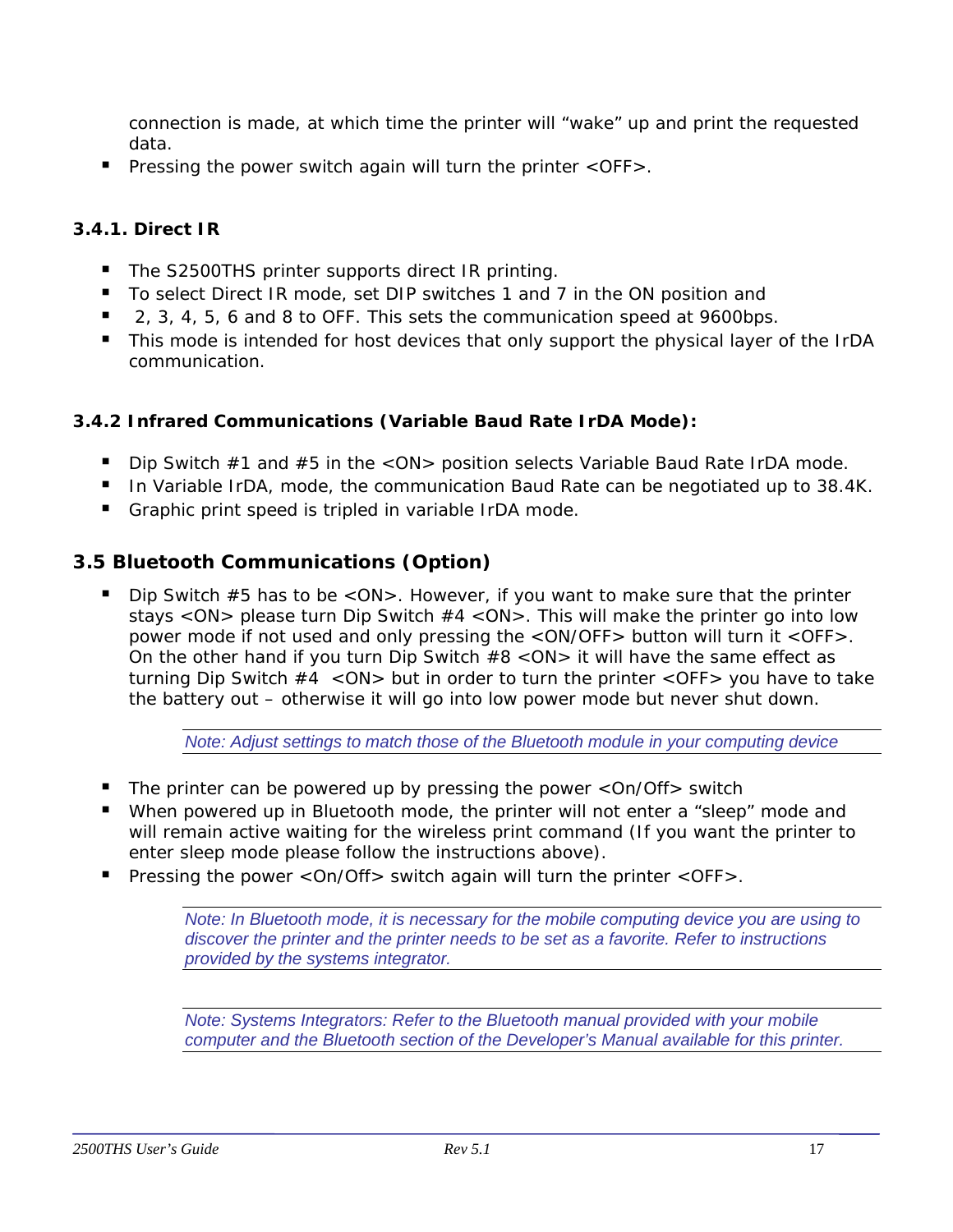# <span id="page-17-0"></span>**3.6 Magnetic Stripe Reader (option)**

**The Magnetic Card Reader is a factory-installed option. This option requires special** application software to read and process cards with a magnetic stripe, such as credit cards or driver's license

*Note: Refer to [Figure 1](#page-5-0) for location of optional magnetic stripe reader* 

 Quickly swipe the card through the reader either left to right or right to left. The magnetic stripe must be facing toward the paper supply door as indicated below while it is passed through the reader.



**FIGURE 13: USING THE MAGNETIC CARD READER**

Refer to Table 4 for the description of the Magnetic Card LED Status.

| I UNIV T             |              |                                                                     |  |  |
|----------------------|--------------|---------------------------------------------------------------------|--|--|
| <b>LED indicator</b> | <b>State</b> | <b>Status</b>                                                       |  |  |
| Green                | ΟN           | Ready/waiting for card to be swiped.                                |  |  |
|                      | OFF          | Good swipe - Card data read<br>- OR<br>Card not ready to be swiped. |  |  |
| Red                  | ΟN           | Error reading card's data.                                          |  |  |

#### **Table 4 - Magnetic Card LED Indicator**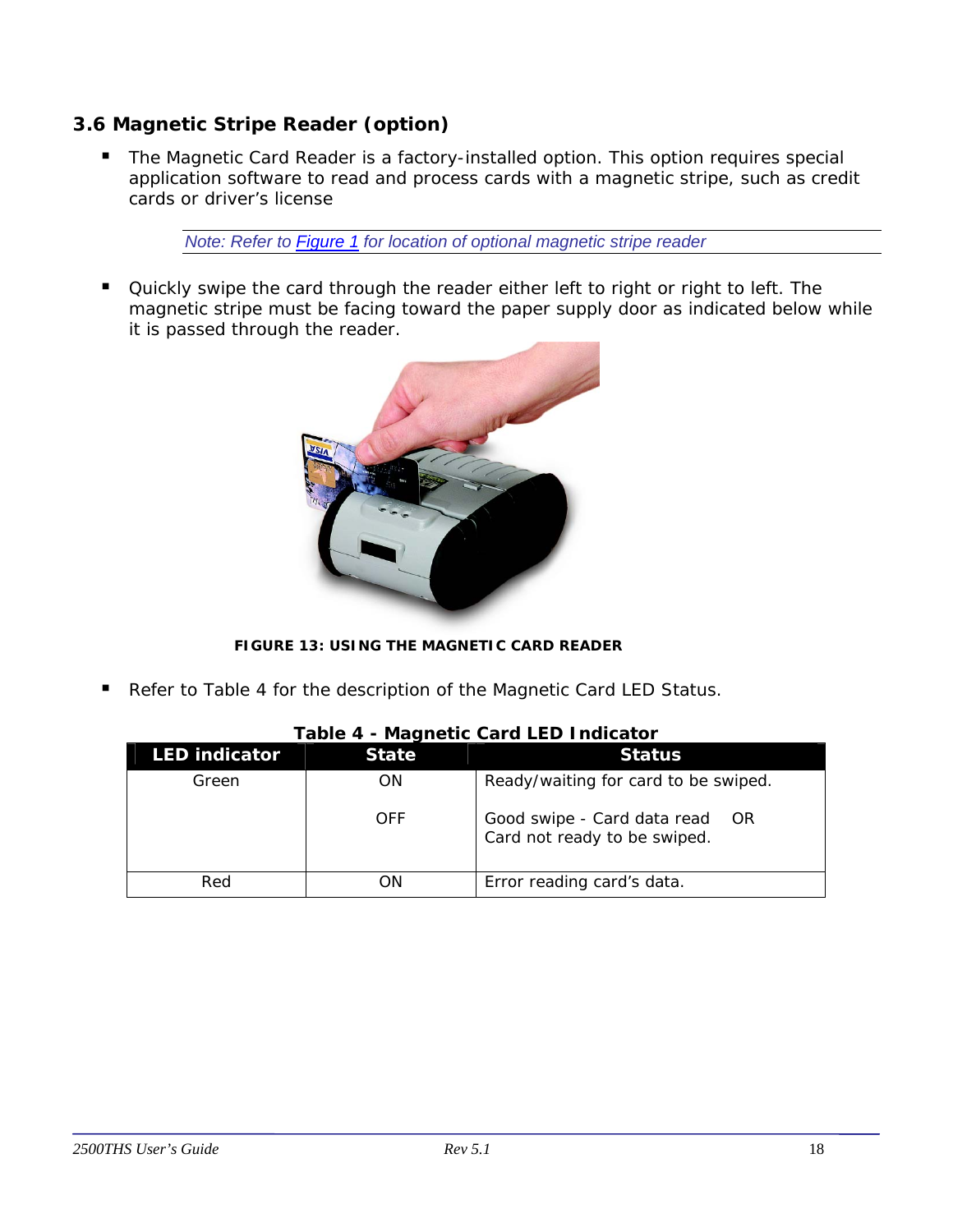# <span id="page-18-0"></span>**3.7 Programming Information**

This section lists the printer control commands strings.

*Note: System Developers: Please refer to S2500T developer's manual for further details. Other features may be available and are described in the programmer's manual* 

| <b>Character</b>  | Hex/Dec | <b>CONTROL ACTION</b>           |
|-------------------|---------|---------------------------------|
| <b>EOT</b>        | 04/04   | End Of Text                     |
| <b>BS</b>         | 08/08   | <b>Back Space</b>               |
| HT                | 09/09   | Horizontal Tab                  |
| LF                | 0A/10   | Line Feed                       |
| VT                | 0B/11   | <b>Vertical Tab</b>             |
| FF                | OC/12   | Form Feed                       |
| CR                | 0D/13   | Carriage Return                 |
| SO                | 0E/14   | Shift Out                       |
| SI                | OF/15   | Shift In                        |
| <b>XON</b>        | 11/17   | Transmitter On                  |
| <b>AUXON</b>      | 12/18   | Printer on                      |
| <b>XOFF</b>       | 13/19   | Printer receiver is off         |
| <b>NORM</b>       | 14/20   | Return to default               |
| <b>AUXOFF</b>     | 15/21   | Printer to Host: printer is off |
| CANCEL            | 18/24   | Cancel and reset printer BUFFER |
| <b>ESC</b>        | 1B/27   | Escape                          |
| <b>EXTEND</b>     | 1C/28   | <b>Extended print</b>           |
| <b>EXTEND OFF</b> | 1D/29   | Extended print off/Normal print |

#### *3.7.1 ASCII Control Characters*

#### *3.7.2 Printer Font Commands – Courier Character Set*

| <b>Font Name</b> | Character size (W x H) | <b>Command String</b> |
|------------------|------------------------|-----------------------|
| 24 CPI normal    | 8x23                   | $ESC + 'k' + '5'$     |
| 21 CPI normal    | 9x23                   | $ESC + 'k' + '4'$     |
| 19 CPI normal    | 10x23                  | $ESC + 'k' + '3'$     |
| 16 CPI normal    | 12x23                  | $ESC + 'k' + '2'$     |
| 12 CPI normal    | 16x23                  | $ESC + 'k' + '1'$     |
| 13 CPI rotated   | 14x16                  | $ESC + 'k' + '0'$     |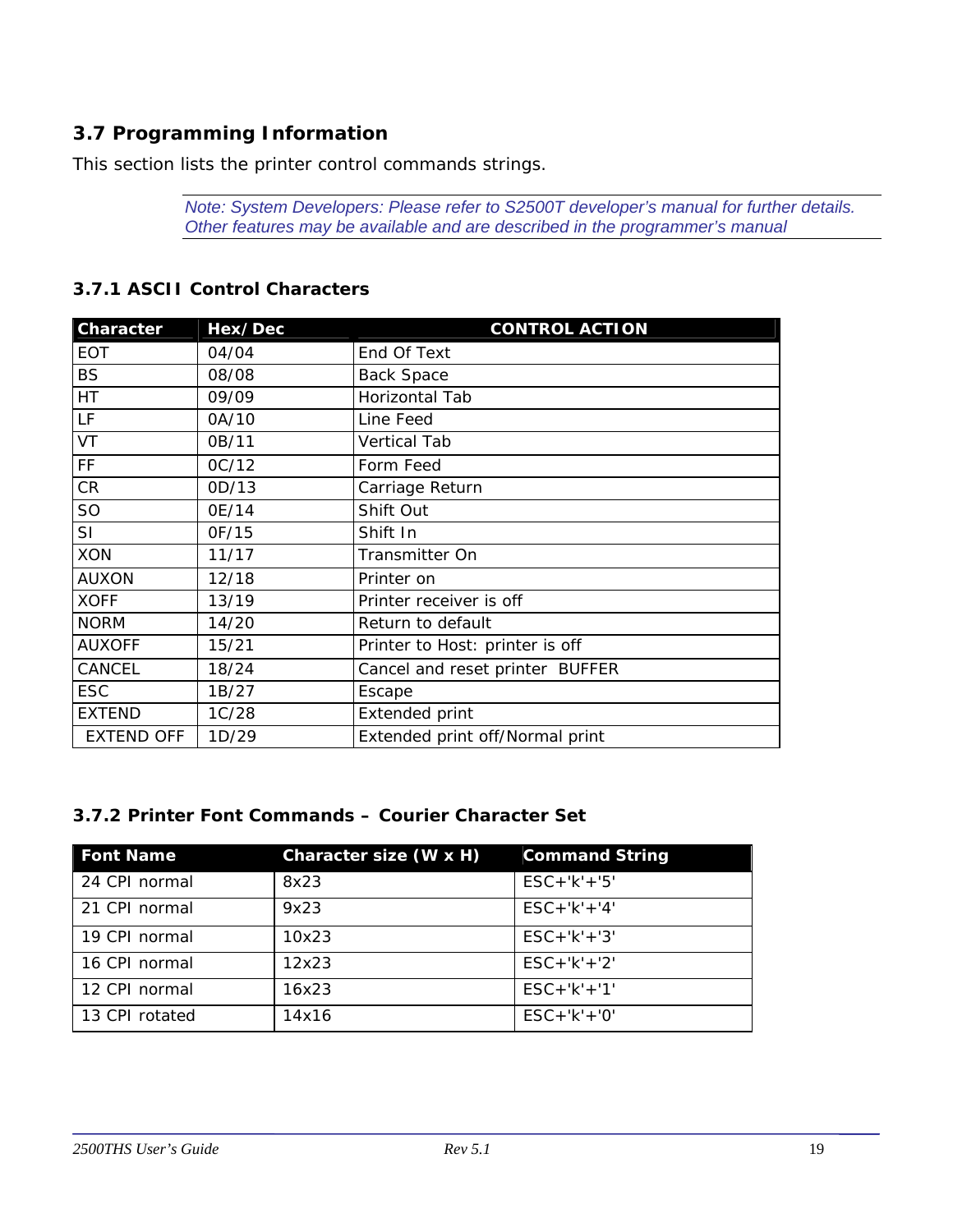## *3.7.3 Printer Font Commands*

| <b>Command String</b>                | <b>Printer Action</b>               |
|--------------------------------------|-------------------------------------|
| $\text{ESC} - \text{'}\text{F'} - 1$ | Selects International character set |
| $\text{FSC} - \text{'}\text{F'} - 2$ | Selects PC Line Draw character set  |
| $FSC - 'U' - '1'$                    | Enable emphasized print.            |
| $FSC - 'U' - 'O'$                    | Disable emphasized print.           |

Table 5 shows the international and PC Line Character set from 32 to 255.

#### **Table 5: International and PC Line Draw Character Set**



PC Line Draw Character Set

#### *3.7.4 Printer Graphic Commands*

| <b>Command String</b>                     | <b>Printer Action</b>                                       |
|-------------------------------------------|-------------------------------------------------------------|
| ESC - ' $a'$ - n                          | Select dot line spacing between printed lines.              |
| $\textsf{ESC} - \textsf{Y}' - \textsf{n}$ | Graphic Line Feed command                                   |
| ESC - 'P' - '#'                           | Select Online mode, characters printed as received.         |
| $ESC - 'P' - '$'$                         | Select Buffer mode, characters are printed on $(^\wedge$ D) |
| $\text{ESC} - \text{'}V - n1 - n2$        | 8-bit Graphic command                                       |
| $\text{ESC} - \text{'v'} - n1 - n2$       | RLE Compressed Graphic command                              |

*-*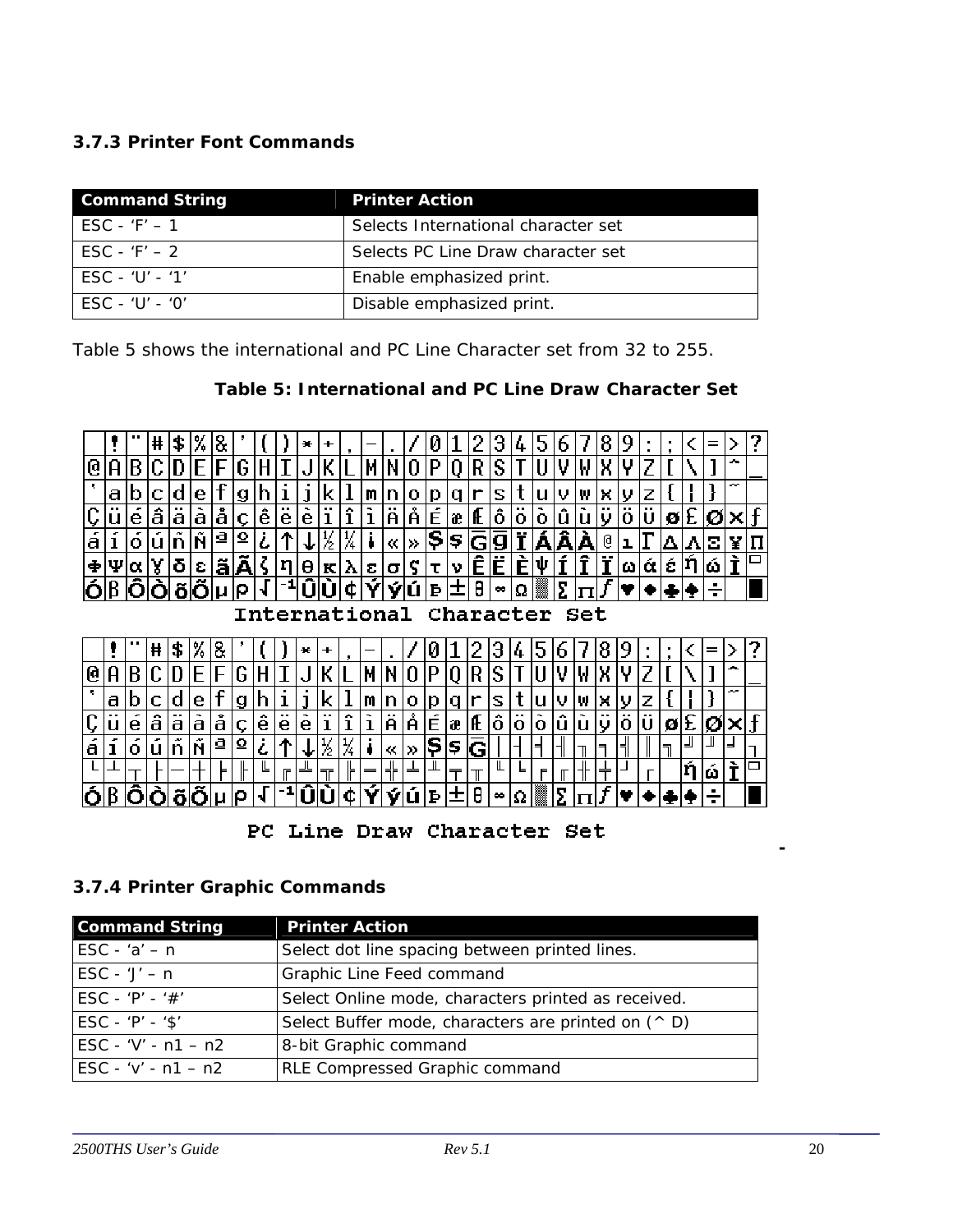| 3.7.5 Magnetic Card Reader Commands (When MCR is installed) |  |
|-------------------------------------------------------------|--|
|-------------------------------------------------------------|--|

| <b>Command String</b>                        | <b>Printer Action</b>                                                                                                                                                                 |
|----------------------------------------------|---------------------------------------------------------------------------------------------------------------------------------------------------------------------------------------|
| $\textsf{ESC}$ - 'M' - 'nnm' - $\textsf{CR}$ | Select MCR with (nn) auto timeout<br>Where $nn = "00"$ to "99"<br>$m=1$ : Reads track 1 only<br>$m=2$ : Reads track 2 only<br>$m=3$ : Reads track 3 only<br>$m=4$ : Reads track 1 & 2 |
|                                              | $m=5$ : Reads track 2 & 3<br>$m=6$ : Reads track 1, 2 & 3                                                                                                                             |
| FSC.                                         | Cancel MCR read process                                                                                                                                                               |

# *3.7.6 Graphic Logo and Bar Code Commands*

| <b>Command String</b>                                 | <b>Printer Action</b>               |
|-------------------------------------------------------|-------------------------------------|
| $\mathsf{ESC} - \mathsf{L} - \mathsf{G} - \mathsf{n}$ | Prepare printer to load image       |
| $\text{ESC} - \text{G} - \text{0xOFF}$                | Loading Logo Complete               |
| $\textsf{ESC} - \textsf{L} - \textsf{g} - \textsf{n}$ | Print stored logo image             |
| $\text{ESC} - 'z' - n1 - n2 - L - [data]$             | Print Bar Code without visible text |
| $\text{ESC} - 'Z' - n1 - n2 - L - [data]$             | Print Bar Code with visible text    |
| $\text{ESC} - 'Q' - 'J' - n$                          | Reverse Dot Feed                    |
| $\text{ESC} - 'Q' - 'Q' - n$                          | Set Out of Paper Sensitivity        |
| $\textsf{ESC} - 'Q' - 'F' - m$                        | Set Forward Black Mark Seek         |
| $\text{ESC} - 'O' - 'B' - m$                          | Reverse Black Mark Seek             |

# *3.7.7 Printer Supervisory and Control Commands*

| <b>Command String</b>                          | <b>Printer Action</b>                   |
|------------------------------------------------|-----------------------------------------|
| $\wedge$ V                                     | Buffer, power timer & battery status    |
| $\wedge$ B                                     | <b>Buffer status</b>                    |
| $ESC - 'P' - '^'$                              | Print Battery Voltage                   |
| $\textsf{ESC} - \textsf{'P'} - \textsf{alpha}$ | Time and date print and control         |
| ESC - 'M' - '000' - Cr                         | disable the power down timer            |
| $\text{ESC} - 'M' - 'n nO' - Cr$               | sets the power down timer to nn seconds |
| $\mathsf{ESC} - 'M' - 'C'$                     | Reset Auto power down to 20 seconds     |
| $\text{ESC} - 'P' - '('$                       | Firmware version query                  |
| $\text{ESC} - ' \text{P'} - ')'$               | Hardware model query:                   |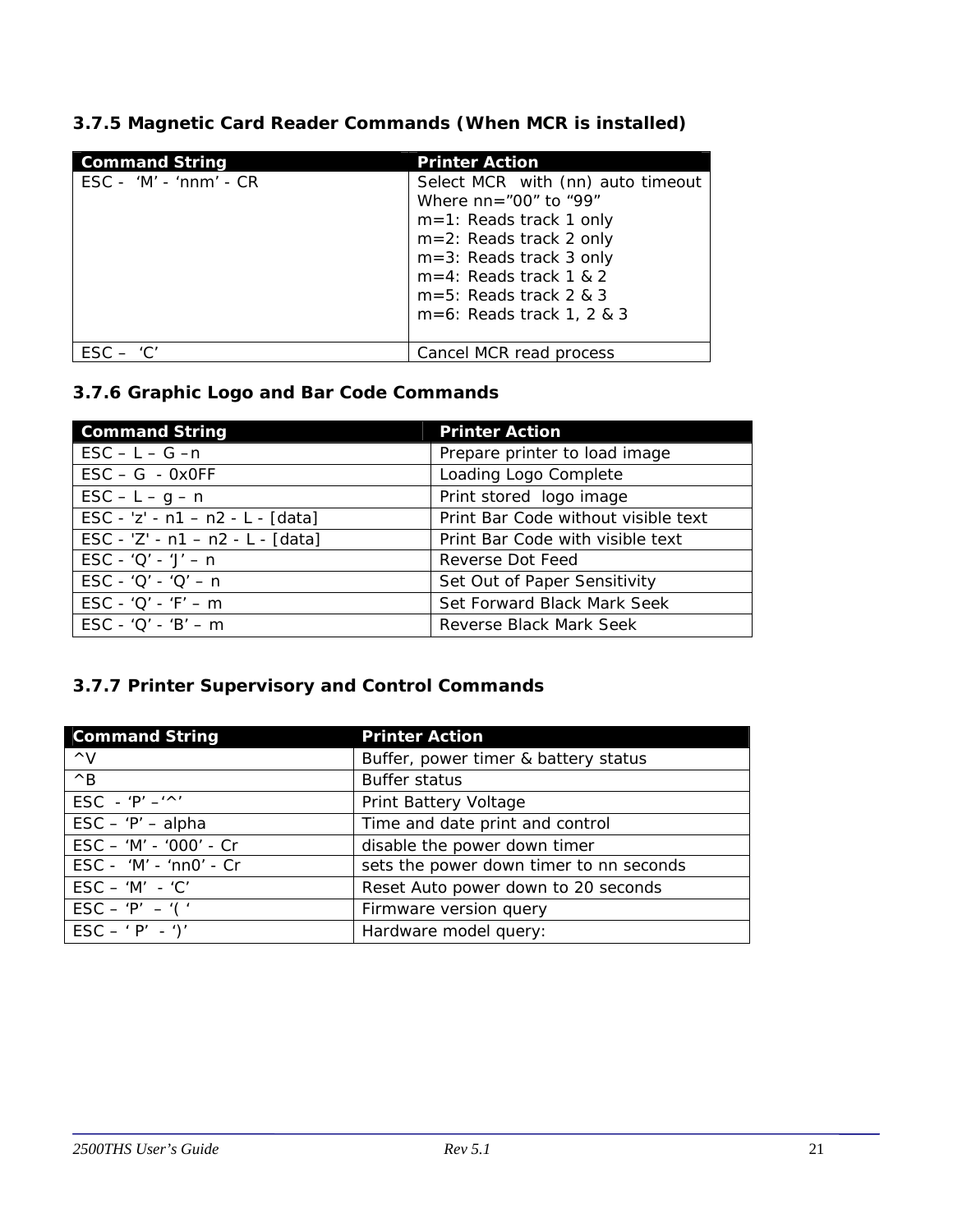# <span id="page-21-0"></span>**4. Printer Maintenance**

# **4.1 Print Head Cleaning Instructions**

You may need to clean the print head and platen roller after printing a number of rolls of paper, whenever you load new supplies or when you see voids in the printout.



**Do not use sharp objects to clean the print head. This may damage the printer and require service** 

- Open the paper door by pressing the Paper Door Release Button as shown in **[Figure 6](#page-10-0)**. The paper supply door will pop up.
- Remove the paper roll.
- Moisten a cotton swab with isopropyl alcohol and clean the print head.
- Clean the platen roller with a dry cloth or small brush.

*Note: You can also use another cotton swab moistened with isopropyl alcohol. Turn the platen roller with your finger and run the cotton swab or dry cloth across it. Make sure the platen roller is clean all the way around.* 

- Moisten another cotton swab with isopropyl alcohol. Rub the swab across the black mark sensor to remove any build-up
- **Moisten another cotton swab and rub the swab across the tear bar to remove any** build-up

*Note: You may experience dust build-up depending on the environment and the quality of the paper supply you use. If this occurs, use a can of compressed air to blow dust and paper debris out of the printer.* 

## **4.2 Charging the Printer Battery**

The printer battery is charged using the wall mount adapter provided. Follow these steps to charge the battery pack.

- Plug battery charger adaptor output cable into the battery charger connector as shown in [Figure 3.](#page-7-0)
- Plug battery charger adaptor into the appropriate AC line voltage socket.
- The Yellow/Amber charging LED will illuminate indicating that the battery is being charged.
- The battery will be fast charged and after about 180 minutes the LED will turn off.
- To remove the battery cartridge, open the battery door and tip the battery out of the printer.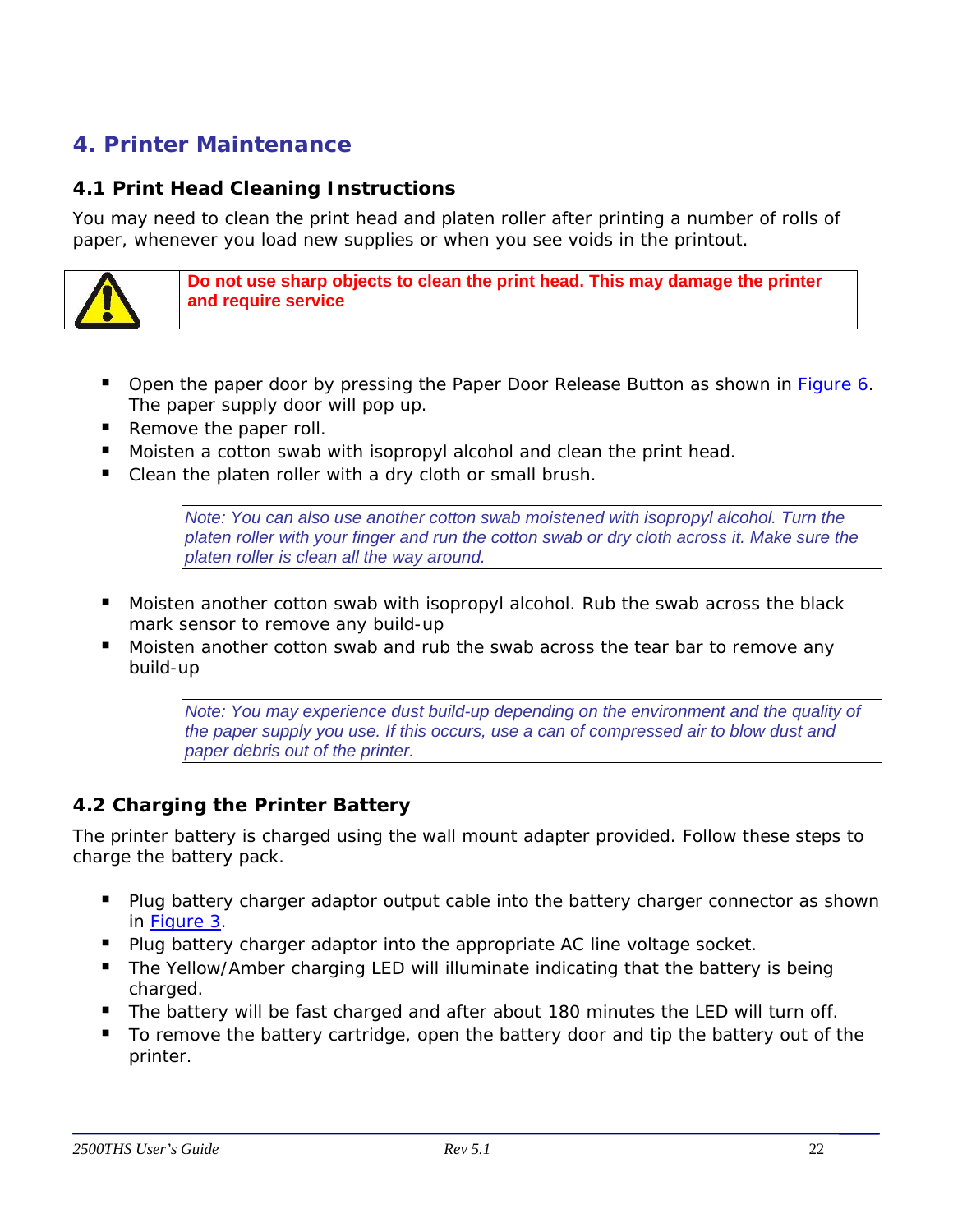# <span id="page-22-0"></span>*4.2.1 Important Notes on Charging Batteries*

- The model 2500THS printers require an adaptor output of 10VDC/1.32A.
- The battery fast-charge is initiated each time the power adapter is connected to the printer.
- The fast-charge controller checks the battery's voltage and temperature, before the start of the fast recharge process. If the battery voltage or the temperature is outside of the fast-charge limits, the charger defaults to trickle charge at C/10 or 70mA rate.
- **D** Optional external battery chargers are available for Extech batteries. Refer to Section [4.7](#page-25-0) "Printer Supplies" for detailed information.

## *4.2.2 Important Notes on Replacing Batteries*

• Check for the correct Extech part number for the battery and use only that part for your new battery.



# **4.3 Verifying Battery Charge State**

We strongly recommend testing your printer before returning it to Extech. Follow these steps to identify and correct any battery power problem that may be encountered. These will help to identify that the fault is with the printer and not some other part of your system.

## **To test the AC adaptor:**

- Use a multi meter and measure the output voltage. Output should be 10VDC.
- Press the <ON/OFF> switch and wait until all LED's are off.
- Insert the AC adaptor plug into the printer. If the amber LED goes on, the battery is not fully charged but the charge circuit is functioning.
- The AC power portion of the circuit appears ok.

#### **To test the DC power:**

- Disconnect the AC Adapter once the battery has charged for 5 minutes or so.
- Press and hold the <FEED> switch, then press and release the <ON/OFF> switch and then release the <FEED> switch. The printer will print a "self test" receipt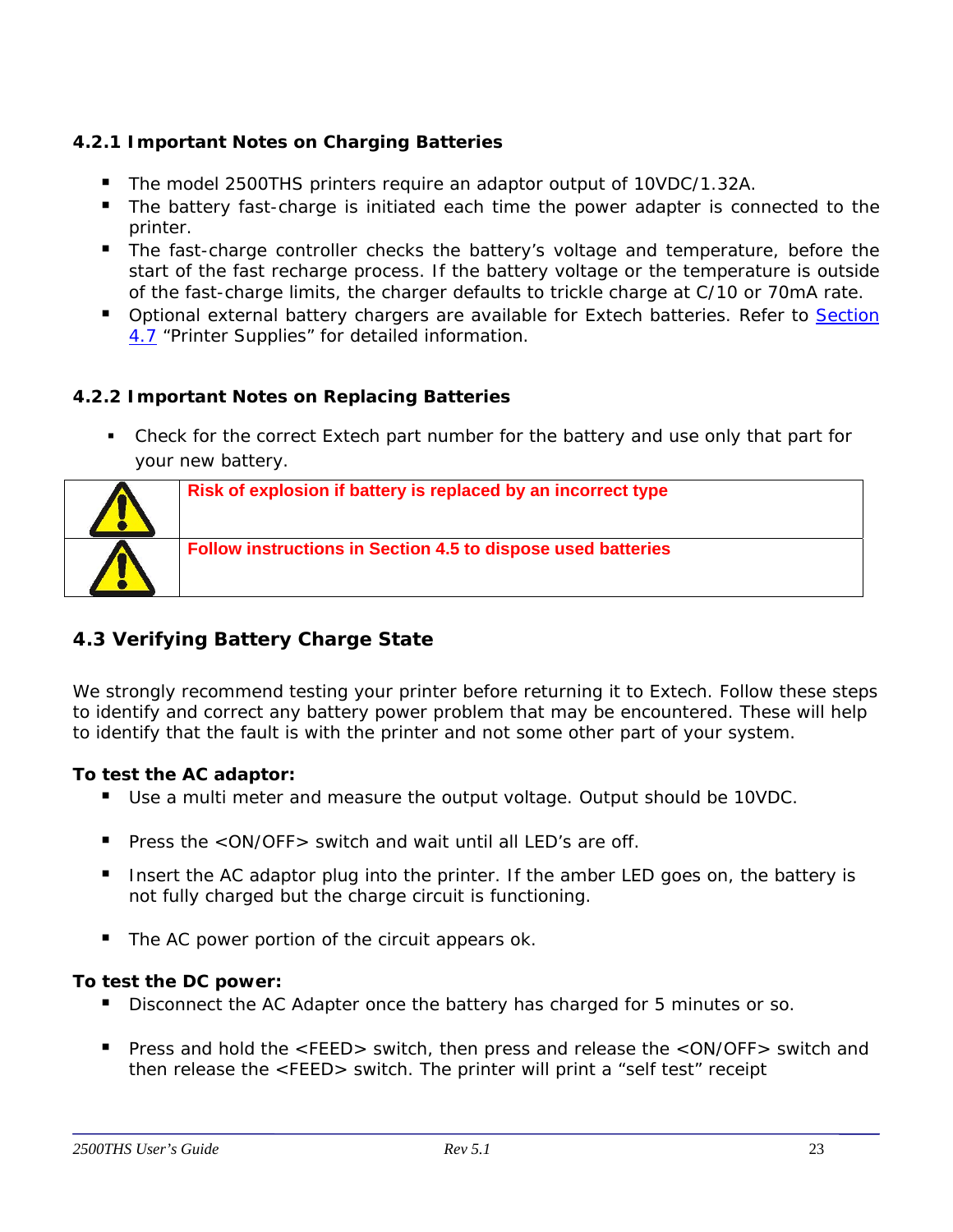<span id="page-23-0"></span>If the self test receipt is printed, the DC power is ok.

## **To test if the battery is accepting charge:**

- Press  $\langle$  ON/OFF  $>$  switch and wait until all LED's are off
- Plug the AC power adapter into the printer. Press <ON>; the green LED is illuminated and after about 20 seconds the LED should go off
- If the amber LED is on, this will continue on through this test indicating that the battery is accepting a charge and that the charge circuit is ok. At the end of a 180 minute charge cycle the LED will go off.

# **4.4 Battery and Safety Information**

The printer is powered by a 7.4V Li-Ion battery cartridge.

- Charging time in the printer is approximately 3.0 hours
- Take the battery out of printer if storing the printer for long periods of time
- The battery storage temperature is 40°F to 104°F (4°C to 40°C). Do not store a fully charged battery at temperatures greater than  $104^{\circ}F$  (40 $^{\circ}C$ ) for long periods of time – the battery may permanently lose charge capacity
- The recommended temperature for charging is between 68°F (20°C) to 77°F (25°C).
- Be sure to use a fully charged battery before long or battery intensive printing sessions. Certain operations (for example, printing receipts with a lot of bar codes and graphics) drain the battery more quickly than others
- Dispose according to your local regulations. **Do not throw in trash.**



**Do not disassemble, short circuit, heat above 80°C, or incinerate. The battery may explode** 

## **4.5 Recycling Batteries**

The Rechargeable Battery Recycling Corporation (RBRC) is a non-profit organization created to promote recycling of rechargeable batteries. For more information about how to recycle batteries in your area, visit **www.rbrc.org.**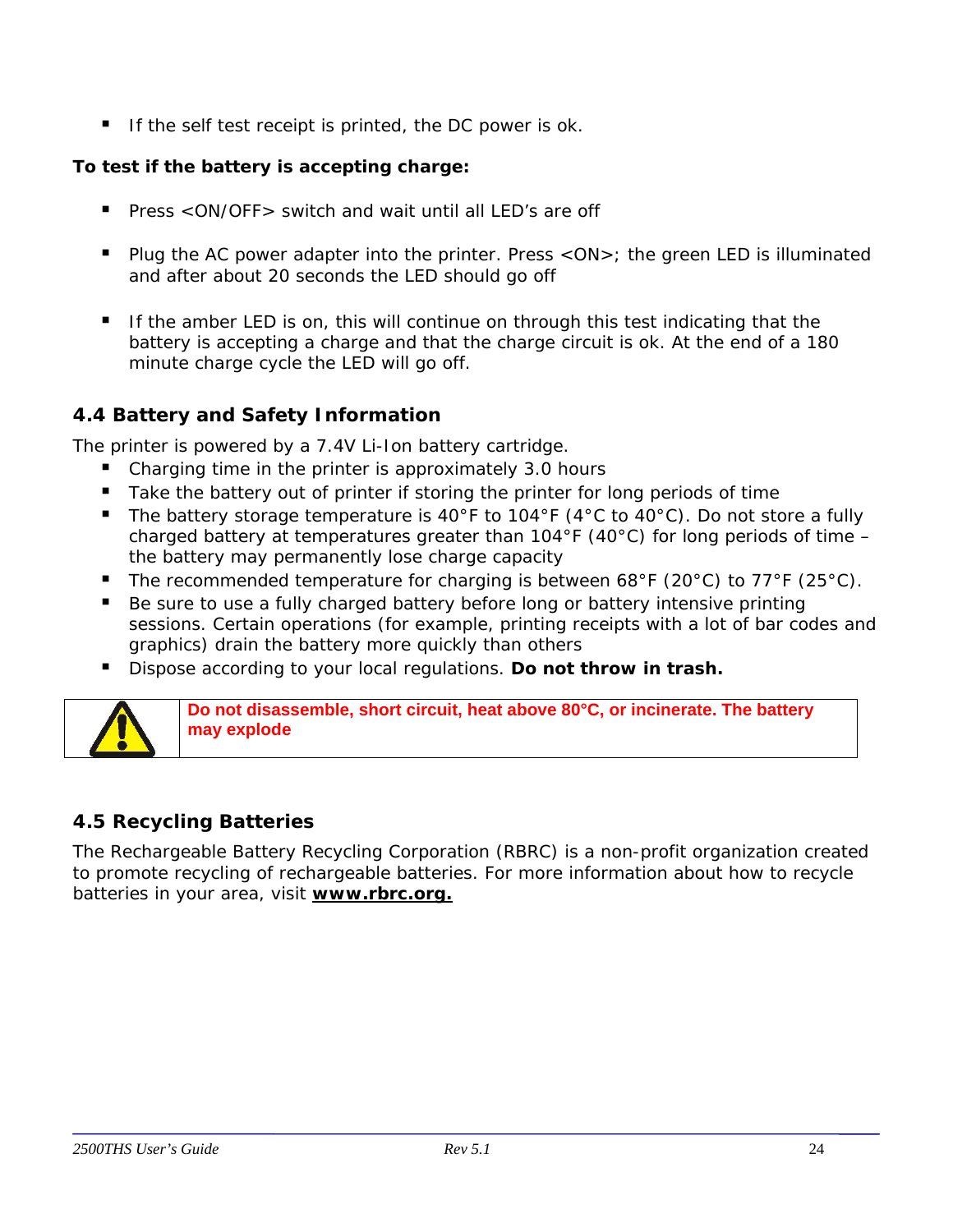# <span id="page-24-0"></span>**4.6 Trouble Shooting**

| Problem                                   | <b>Action</b>                                                                                                                                                                                                                                                |
|-------------------------------------------|--------------------------------------------------------------------------------------------------------------------------------------------------------------------------------------------------------------------------------------------------------------|
| Does not feed paper<br>or has a paper jam | •Remove any jammed supply<br>•Reload paper supply                                                                                                                                                                                                            |
| Does not print                            | • Check or replace the printer's battery<br>. Make sure the paper supply is loaded correctly, not backwards<br>• Verify communication between the host device and the printer by<br>disconnecting the communication cable and performing a printer self test |
| Light printing                            | • Check or recharge the battery<br>• Adjust the print contrast through print application                                                                                                                                                                     |
| Voids in printing                         | • Clean the print head following the cleaning instruction listed in <b>Section 4.1</b> .                                                                                                                                                                     |
| Red (Error) LED on                        | • Check that paper roll is not out and paper door is closed<br>• Error reading MCR<br>• After extended printing, print head may be hot; printer will pause before<br>resuming printing                                                                       |

If the problem is not identified by following the above trouble shooting guide, contact Extech Technical Support. Support numbers and Email addresses are listed at [Section 6](#page-28-0) of this manual.



**Other than routine cleaning and other maintenance described in Section 4, the printer is not intended to be serviced by the user. It must be returned to an Authorized Service Center. Under no circumstances should the user attempt to take the printer apart**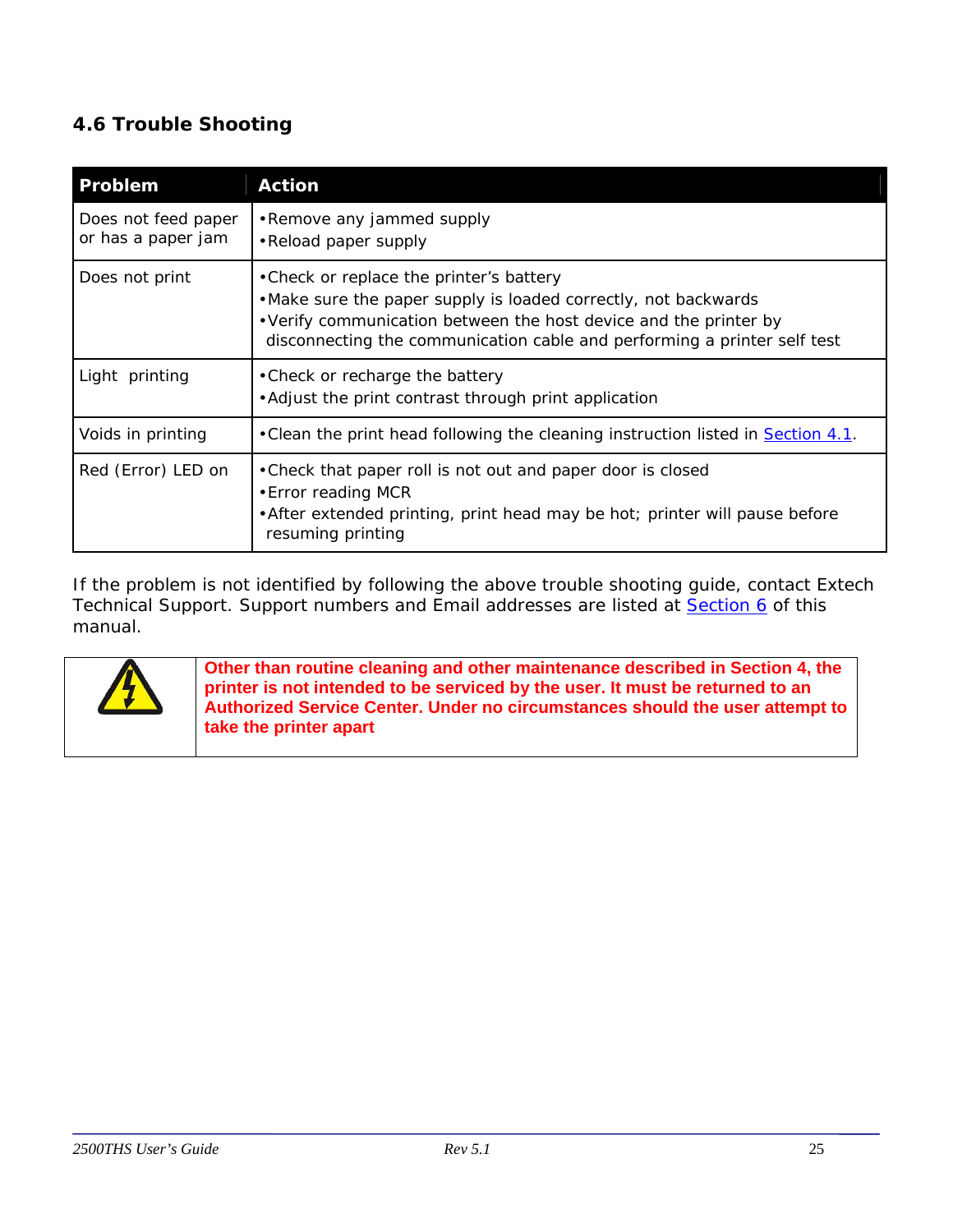# <span id="page-25-0"></span>**4.7 Printer Supplies**

| <b>Part Number</b>                                | <b>Description</b>                                                                |
|---------------------------------------------------|-----------------------------------------------------------------------------------|
| 7832811                                           | S2500THS PKG                                                                      |
| 7832811-1                                         | S2500THS PKG w/Bluetooth™                                                         |
| 7832811R                                          | S2500THS MCR PKG                                                                  |
| 7832811R-1                                        | S2500THS MCR PKG and Bluetooth™                                                   |
| 151133                                            | Optional 12V/24V In-Vehicle Adaptor                                               |
|                                                   | (Battery in printer)                                                              |
| 157261                                            | Multi-Plug Battery Charger Adapter                                                |
|                                                   | (US, UK, Euro & Australian Plug)                                                  |
| 5892RJD9                                          | Serial Data Cable - RJ to DB9 PC                                                  |
|                                                   | compatible                                                                        |
| 756983                                            | IP54 Certified Environmental Case                                                 |
| 756998-2                                          | Spare Belt Loop System                                                            |
| 757060                                            | 2500THS Thermal Paper Pack                                                        |
|                                                   | (2.25"/57 mm, 5 rolls per pack)                                                   |
| 757060-CASE                                       | Spare Paper (Case of 200 Rolls)                                                   |
| 757150                                            | Thermal Print Head Cleaning Pen                                                   |
| 757160                                            | Magnetic Card Reader Cleaning Cards                                               |
| 757351                                            | (5 per order)                                                                     |
| 767400-1                                          | Optional Shoulder Strap with Quick Clip<br>Battery Charger (2 Bay) Li-Ion, 120VAC |
| 767400-2                                          | Battery Charger (2 Bay) Li-Ion, 220VAC                                            |
| 767400-4                                          | Battery Charger (2 Bay) Li-Ion, 240VAC                                            |
| 7A1000014                                         | 2500THS Li-Ion Battery Cartridge:                                                 |
|                                                   | 7.4VDC-2200mA                                                                     |
| Available from Extech Email:                      |                                                                                   |
| printers@extech.com                               | Windows 95/98/NT/2000/ Drivers                                                    |
| Download:                                         |                                                                                   |
| http://www.fieldsoftware.com/PrinterCE.htm        | Windows CE print Utility                                                          |
| Download                                          |                                                                                   |
| http://www.stevenscreek.com/pilot/dodownload.html | Palm Pilot print Utility                                                          |
| http://www.bachmannsoftware.com/downloads.html    | PrintBoy for Palm O/S                                                             |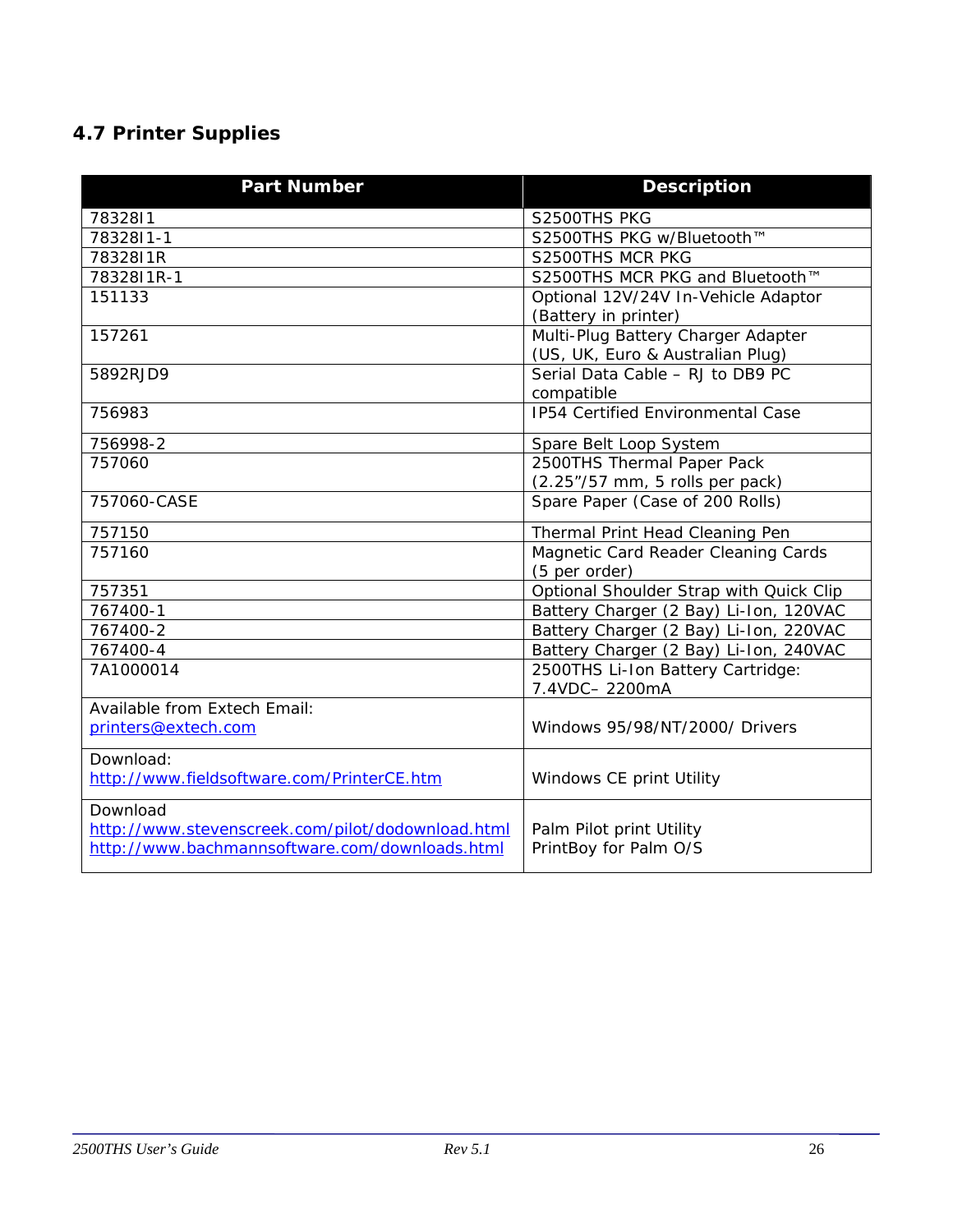# <span id="page-26-0"></span>**5 Specifications**

# **5.1 Printer Specifications**

| Height:                           | 2.7 inches (68mm)                             |
|-----------------------------------|-----------------------------------------------|
| Width:                            | 4.2inches (107mm)                             |
| Length:                           | 5.4 inches (138mm)                            |
| Weight: w/battery & supply        | 1 lb $(465g)$                                 |
| Shipping weight:                  | 2.8 lbs. (1.31 kg)                            |
| Power:                            | 7.4 V Li-Ion battery                          |
| Operating Temp. Limits:           | 14F to 122F (-10 to 50C)                      |
| Storage Temp. Limits:             | -4F to 140F (-20C to 60C)                     |
| <b>Operating Humidity Limits:</b> | 20% to 85% non-condensing                     |
| <b>Storage Humidity Limits:</b>   | 5% to 95% non-condensing                      |
| Print head:                       | 2.25" wide (57mm); 203 dpi (8 dots per mm)    |
| Printing Method:                  | Direct Thermal                                |
| Print Speed:                      | Up to 2.0 inches per second                   |
| <b>Supported Fonts:</b>           | Standard (normal and bold)                    |
| (Bitmap)                          | Large (normal)                                |
|                                   | Reduced (normal and bold)                     |
|                                   | Large rotated.                                |
| <b>Supported Bar Codes:</b>       | Codabar, Code 39, UCC/EAN - 128, UPC/EAN/JAN, |
|                                   | Interleaved 2 of 5, Code 128                  |
|                                   | 2D: PDF417 (optional)                         |
| Memory:                           | 32K SRAM, 128K Flash                          |
| <b>Charging Time:</b>             | Approximately 180 minutes                     |
| Communications:                   | RS-232 port; IrDA; Bluetooth option           |
| Print Ratio:                      | 25% black maximum/sq. in.                     |

# **5.2 Supply Specifications**

| Supplies:                | Thermal direct receipt paper                          |
|--------------------------|-------------------------------------------------------|
| <b>Supply Thickness:</b> | 2.2 to 3.5 mils (receipt paper)                       |
| Supply Width:            | 2.25 inches (57mm)                                    |
| Supply Length:           | 1 roll of receipt paper is approx. 600 inches (15,240 |
|                          | mm)                                                   |
| <b>Supply Sensing:</b>   | Black mark (on face of supply)                        |
| Paper roll diameter:     | Outside: 1.5 inches (37.5 mm)                         |
|                          | Inside: 0.4 inches (10 mm)                            |
| Maximum Print Area:      | 1.89 inches (48 mm) X 5.3 inches (203mm)              |
| <b>Approved Vendors:</b> | Kansaki: P300, P310, P350, P354, P390, P394,          |
|                          | P530UV, TO281CA, OP200, TO381N                        |
|                          | Jujo: TF-50KS-E2C                                     |
|                          | Honshu: FH65BV-3                                      |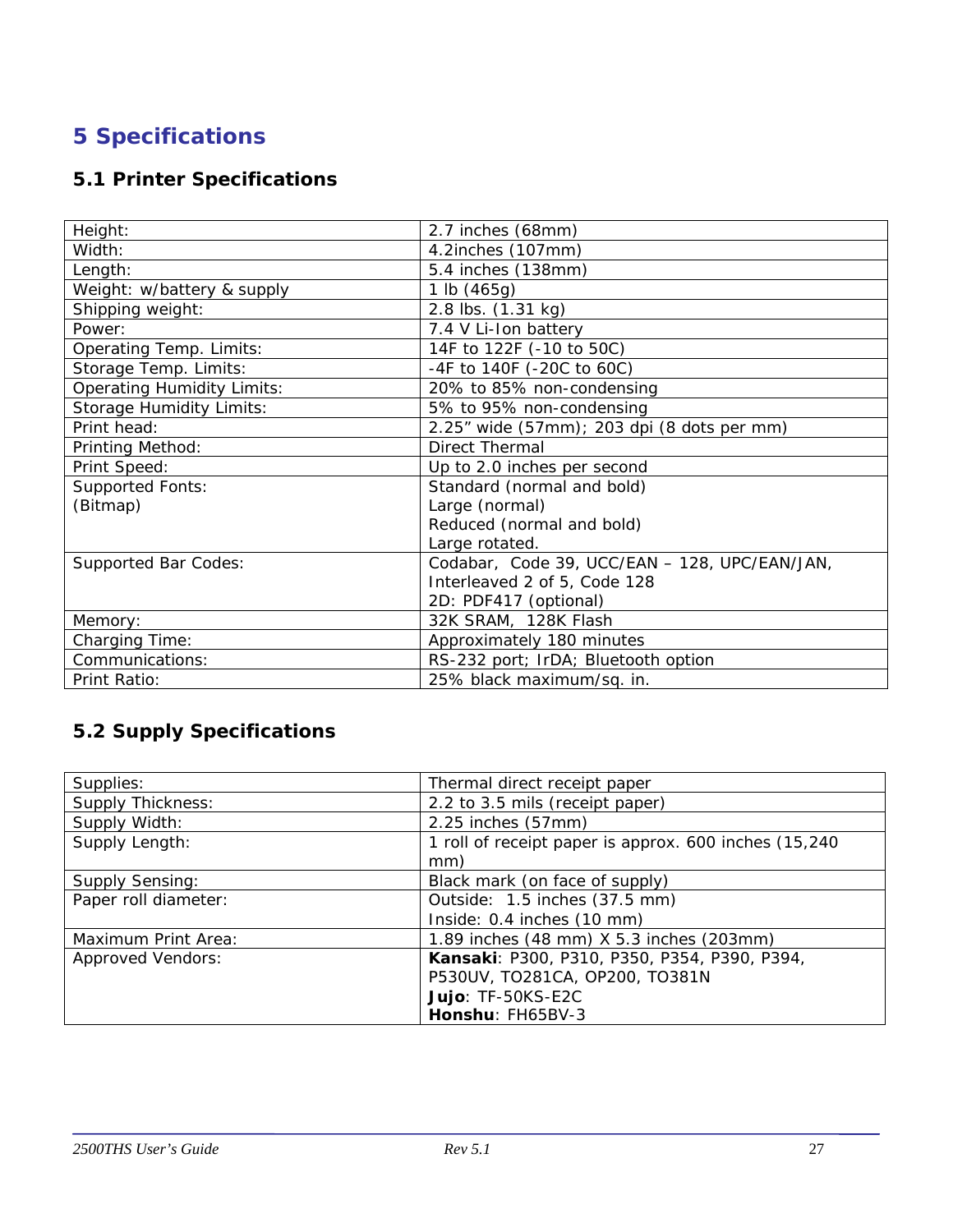# <span id="page-27-0"></span>**5.3 Regulatory Notes**

# *5.3.1 FCC Part 15 Class B*

This equipment has been tested and found to comply with the limits for a Class B digital device, pursuant to Part 15 of the FCC rules. These limits are designed to provide reasonable protection against harmful interference in a residential installation. This equipment generates, uses and can radiate radio frequency energy and, if not installed and used in accordance with the instructions, may cause harmful interference to radio communications. However, there is no guarantee that interference will not occur in a particular installation. If this equipment does cause harmful interference to radio or television reception, which can be determined by turning the equipment off and on, the user is encouraged to try to correct the interference by one or more of the following measures:

- Reorient or relocate the receiving antenna.
- Increase the separation between the equipment and the receiver.
- Connect the equipment into an outlet on a circuit different from that to which the receiver is connected.
- Consult the dealer or an experienced radio/TV technician for help.

For Bluetooth equipped printers, please note:

• The printer contains an OEM Serial Port Adapter from connectBlue with FCC ID: PVH070101. This device complies with Part 15 of the FCC Rules. Operation is subject to the following two conditions: (1) this device may not cause harmful interference, and (2) this device must accept any interference received, including interference that may cause undesired operation.

## *5.3.2 Warranty*

This printer is warranted by Extech Instruments to be free of defects in parts and workmanship for a period of one year from date of shipment. This warranty does not apply to defects resulting from action of the user such as misuse, improper wiring, operation outside of specification, improper maintenance or repair, or unauthorized modification. Extech specifically disclaims any implied warranties of merchantability or fitness for a specific purpose and will not be liable for any direct, indirect, special, incidental or consequential damages. Extech's total liability is limited to the repair or replacement of the product. The warranty set forth above is inclusive and no other warranty, whether written or oral is expressed or implied.

## *5.3.3 Warranty and/or Repair Service*

A Return Authorization number must be issued before a unit is returned to Extech for repair. Once a unit has been properly returned to Extech (Note: The customer is responsible for ensuring proper packing to prevent damage in transit as well as the shipping costs back to Extech), it will be repaired (estimates are provided first if the repair cost is estimated above \$100.00) and returned via UPS ground. The customer may elect a faster mode of transport at their cost.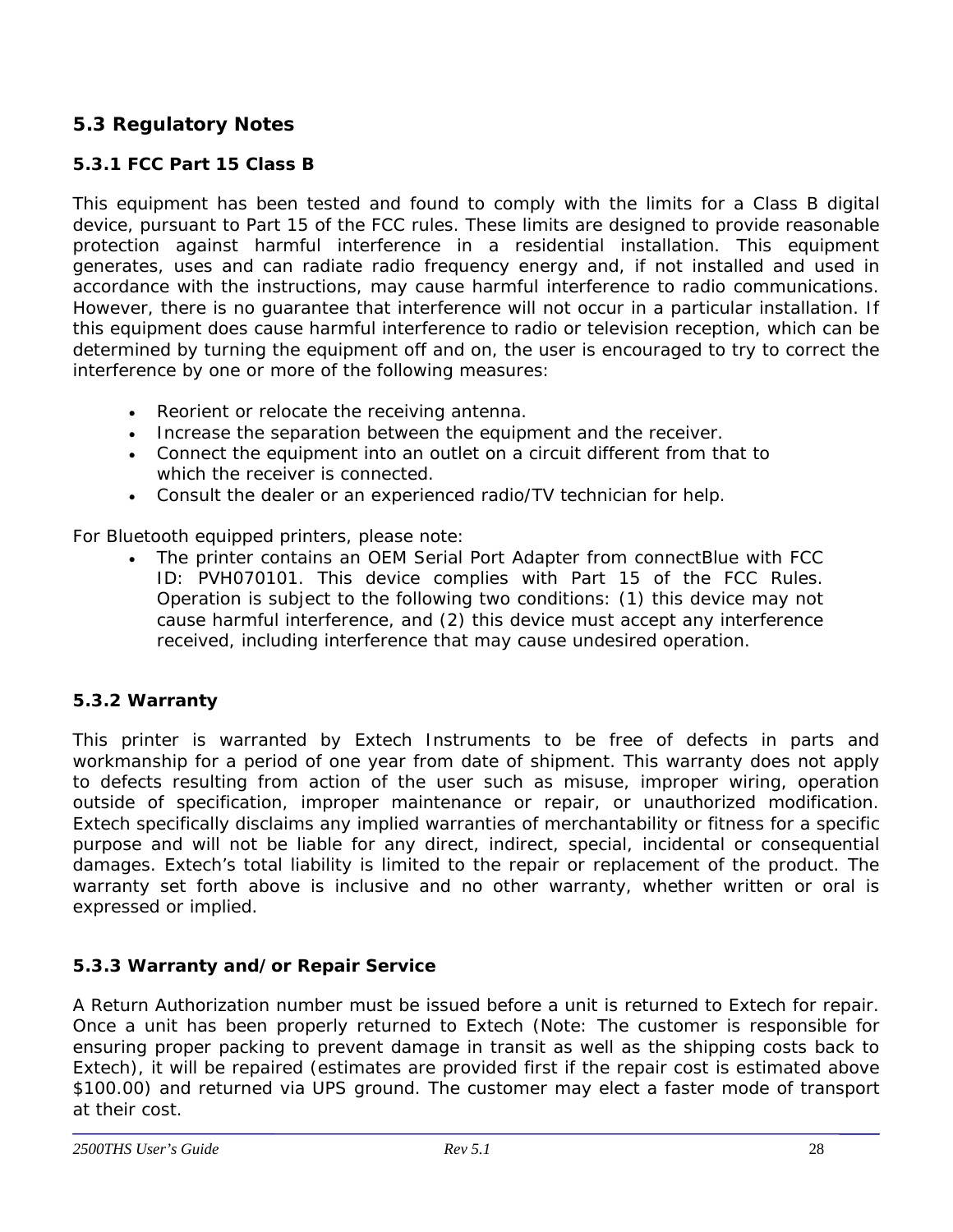# <span id="page-28-0"></span>**6. Customer Support**

# **6.1 Online Technical Assistance**

| <b>Frequently Asked</b><br>Questions page | http://www.extech.com/printer/techSupport/FAQ.html               |
|-------------------------------------------|------------------------------------------------------------------|
| Troubleshooting<br>Guide.                 | http://www.extech.com/printer/techSupport/troubleShootGuide.html |

# **6.2 Technical Support Request**

If you need technical assistance regarding software, hardware or operation of Extech printers, please contact us at:

| <b>Tech Support Form</b> | http://www.extech.com/printer/techSupport/support.html |
|--------------------------|--------------------------------------------------------|
| Email                    | printers@extech.com                                    |
| Telephone                | $+1-(781)-890-7440$                                    |
| Fax                      | $+1-(781)-890-7864$                                    |